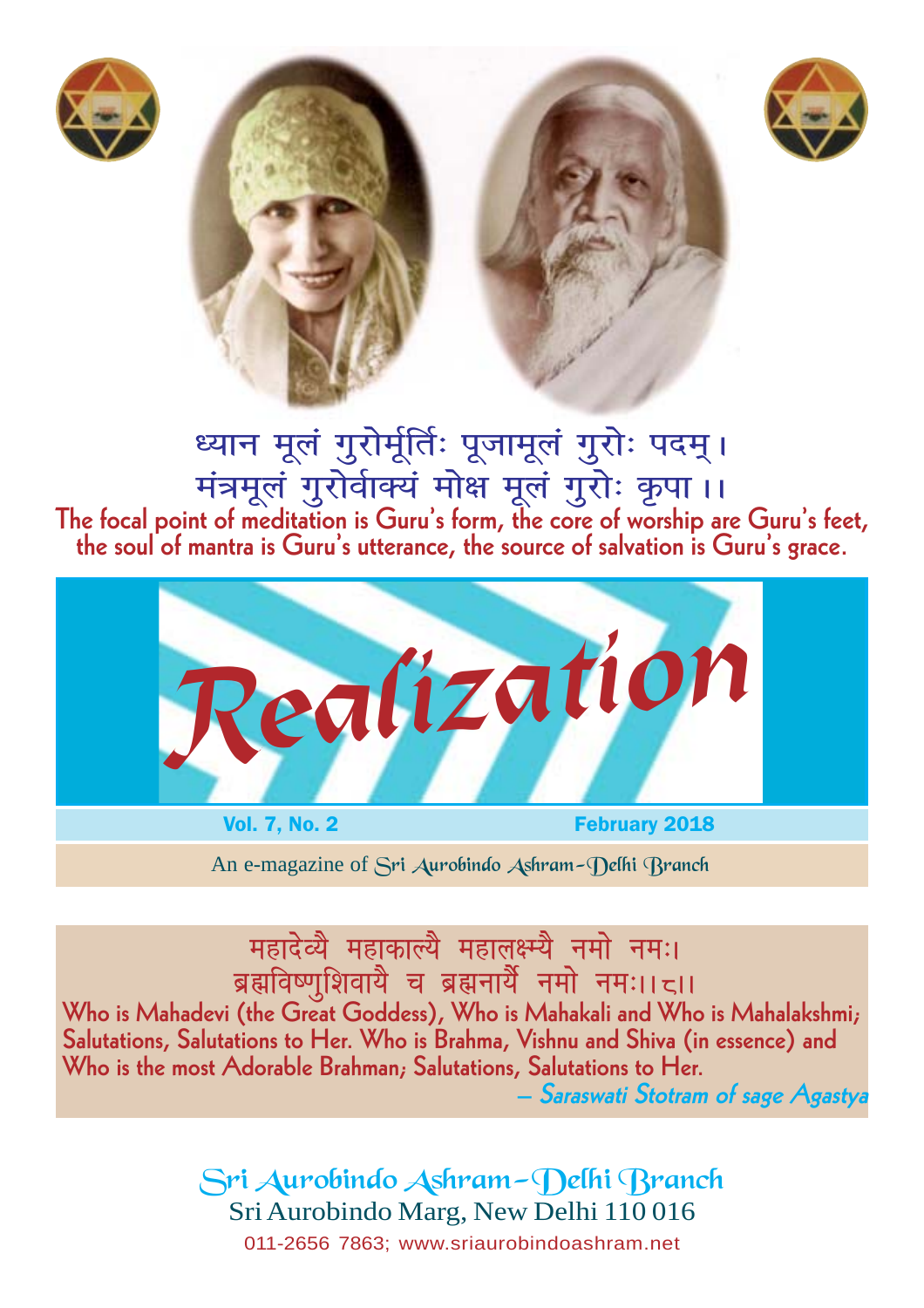|                                                                                                                                                            |                                                                                    | <b>Ongoing &amp; Forthcoming Events</b>                                                                               |                                                   |
|------------------------------------------------------------------------------------------------------------------------------------------------------------|------------------------------------------------------------------------------------|-----------------------------------------------------------------------------------------------------------------------|---------------------------------------------------|
| February 2018                                                                                                                                              |                                                                                    |                                                                                                                       |                                                   |
| Meditation & Satsang venue: Meditation Hall                                                                                                                |                                                                                    |                                                                                                                       |                                                   |
| <b>Monday - Saturday</b>                                                                                                                                   |                                                                                    | $7 - 7:30$ pm                                                                                                         | <b>Collective Meditation</b>                      |
|                                                                                                                                                            |                                                                                    | Sunday Meditation & Discourses 10:00 - 11:30 am                                                                       |                                                   |
| Feb <sub>04</sub>                                                                                                                                          | <b>The Dilemma of Decision-Making</b>                                              |                                                                                                                       | <b>Dr. Mithu Pal</b>                              |
|                                                                                                                                                            |                                                                                    | (Based on the Mother's Prayers & Meditations, prayer of 11-2-1914)                                                    |                                                   |
|                                                                                                                                                            | <b>Musical offering</b>                                                            |                                                                                                                       | <b>Dr. Mithu Pal</b>                              |
| <b>Feb 11</b>                                                                                                                                              | <b>Hamare Prashn, Sri Maa ke Uttar</b>                                             |                                                                                                                       | <b>Ms. Aparna Roy</b><br><b>Ms. Premsheela</b>    |
| <b>Feb 18</b>                                                                                                                                              | <b>Musical offering</b><br><b>Cosmic Consciousness (A Sonnet by Sri Aurobindo)</b> |                                                                                                                       | <b>Sh. Prashant Khanna</b>                        |
|                                                                                                                                                            | <b>Musical Offering</b>                                                            |                                                                                                                       | <b>Dr. Maitreyee Karak</b>                        |
| <b>Feb 25</b>                                                                                                                                              | <b>Contacting That</b>                                                             |                                                                                                                       | <b>Dr. Ramesh Bijlani</b>                         |
|                                                                                                                                                            |                                                                                    | (Based on the Mother's The Great Adventure, pp. 176-178)                                                              |                                                   |
|                                                                                                                                                            | <b>Musical Offering</b>                                                            |                                                                                                                       | <b>Sh. Tapan Bhowmik</b>                          |
| <b>Sundays: 04, 11, 25</b>                                                                                                                                 |                                                                                    | 11:30 am-12:30 pm Sri Aurobino's Sonnets Shri Prashant Khanna                                                         |                                                   |
|                                                                                                                                                            |                                                                                    | Venue: DAIVIC (Room 009, near Samadhi Lawns)                                                                          |                                                   |
| Thursdays: 01, 08, 15, 22                                                                                                                                  |                                                                                    | 11:30 am-12:30 pm<br><b>Bhagvad Gita</b>                                                                              | <b>Shri Prashant Khanna</b>                       |
|                                                                                                                                                            |                                                                                    | Ongoing Classes venue: The Mother's Integral Health Centre Rm 15J                                                     |                                                   |
| <b>Monday</b>                                                                                                                                              | $2:30-3:30$ pm                                                                     | <b>Vivekachoodamani</b>                                                                                               | <b>Dr. Tarun Baveja</b>                           |
| Wed/Fri                                                                                                                                                    | $2:30-3:30$ pm                                                                     | Brihadaranyaka Upanishad                                                                                              | <b>Dr. Tarun Baveja</b>                           |
| <b>Saturday</b><br>$2:30-3:30$ pm<br><b>Bhagvad Gita Sadhana</b><br><b>Dr. Tarun Baveja</b><br>Note: These classes are also available on SKYPE (tmihc2000) |                                                                                    |                                                                                                                       |                                                   |
|                                                                                                                                                            |                                                                                    |                                                                                                                       |                                                   |
|                                                                                                                                                            |                                                                                    | Contact: 011-2685 8563; Aradhana <aradhana.archer@gmail.com></aradhana.archer@gmail.com>                              |                                                   |
|                                                                                                                                                            |                                                                                    | The Mother's Integral Health Centre Activities                                                                        |                                                   |
|                                                                                                                                                            |                                                                                    | (Phone 011-2685 8563, Sanjeeb: 88005 52685, Mrs. Bhatia: 93122 65447; <tmihc2000@yahoo.co.in></tmihc2000@yahoo.co.in> |                                                   |
| <b>General O.P.D.</b>                                                                                                                                      | <b>Daily</b>                                                                       | $8:30-9:30$ am                                                                                                        | $2:30 - 3:30$ pm                                  |
|                                                                                                                                                            |                                                                                    | Speciality Clinics - By Appointment Only                                                                              |                                                   |
| Tue/Thu/Sat                                                                                                                                                | <b>Accupressure</b>                                                                | Tue/Thu/Sat                                                                                                           | <b>Ayurveda</b>                                   |
| <b>Mon to Fri</b>                                                                                                                                          | <b>Clinical Psychology</b>                                                         | Mon-Sat (11am-1pm)                                                                                                    | <b>Physiotherapy</b>                              |
| <b>Mon to Sat</b>                                                                                                                                          | <b>Mind Body Medicine</b>                                                          | Mon/Wed/Thu/Fri                                                                                                       | <b>Homeopathy</b>                                 |
| <b>Tue</b><br><b>Saturday</b>                                                                                                                              | <b>Orthopaedics</b>                                                                | Tue/Thu                                                                                                               | <b>Dental</b>                                     |
| Wed/Thu                                                                                                                                                    | <b>Ophthalmology (Eye)</b><br><b>General Surgery</b>                               | <b>Thursday</b><br><b>Tuesday</b>                                                                                     | <b>Gynaecology</b><br><b>Psychiatry</b>           |
| <b>Mon-Fri</b>                                                                                                                                             | $9 - 11$ am                                                                        | Eye Exercise                                                                                                          | <b>With Prior Appointment</b>                     |
|                                                                                                                                                            |                                                                                    | Contact: 011-2685 8563; Madhu 92683 84794                                                                             |                                                   |
| <b>Sundays</b>                                                                                                                                             | 8 am                                                                               | <b>Havan</b>                                                                                                          |                                                   |
| Tue/Thu/Sat                                                                                                                                                | $6:45 - 7:45$                                                                      | <i><b>Yogasanaclass</b></i>                                                                                           | <b>Ms. Seema Dabi</b>                             |
| Mon/Wed/Fri                                                                                                                                                | $8-9$ am                                                                           | <b>Yogasanaclass</b>                                                                                                  | <b>Mr. Vikrant Rana</b>                           |
| Mon/Wed/Fri                                                                                                                                                | $9:45-10:45$ am                                                                    | <b>Yoga for Senior Citizens</b>                                                                                       | <b>Ms. Henna Das Gupta</b>                        |
| Mon/Wed/Fri                                                                                                                                                | 11 am-12 noon                                                                      | <b>Yogasanaclass</b>                                                                                                  | <b>Ms. Promila Singh</b>                          |
| Tue/Thu/Sat<br>Mon/Wed/Fri                                                                                                                                 | $4 - 5$ pm (Sat.: 5-6 pm)<br>5:30-6:30 pm                                          | <b>Yogasanaclass</b><br><b>Yogasanaclass</b>                                                                          | <b>Shri Deepak Jhamb</b><br><b>Ms. Seema Dabi</b> |
|                                                                                                                                                            |                                                                                    |                                                                                                                       | $\mathfrak{2}$                                    |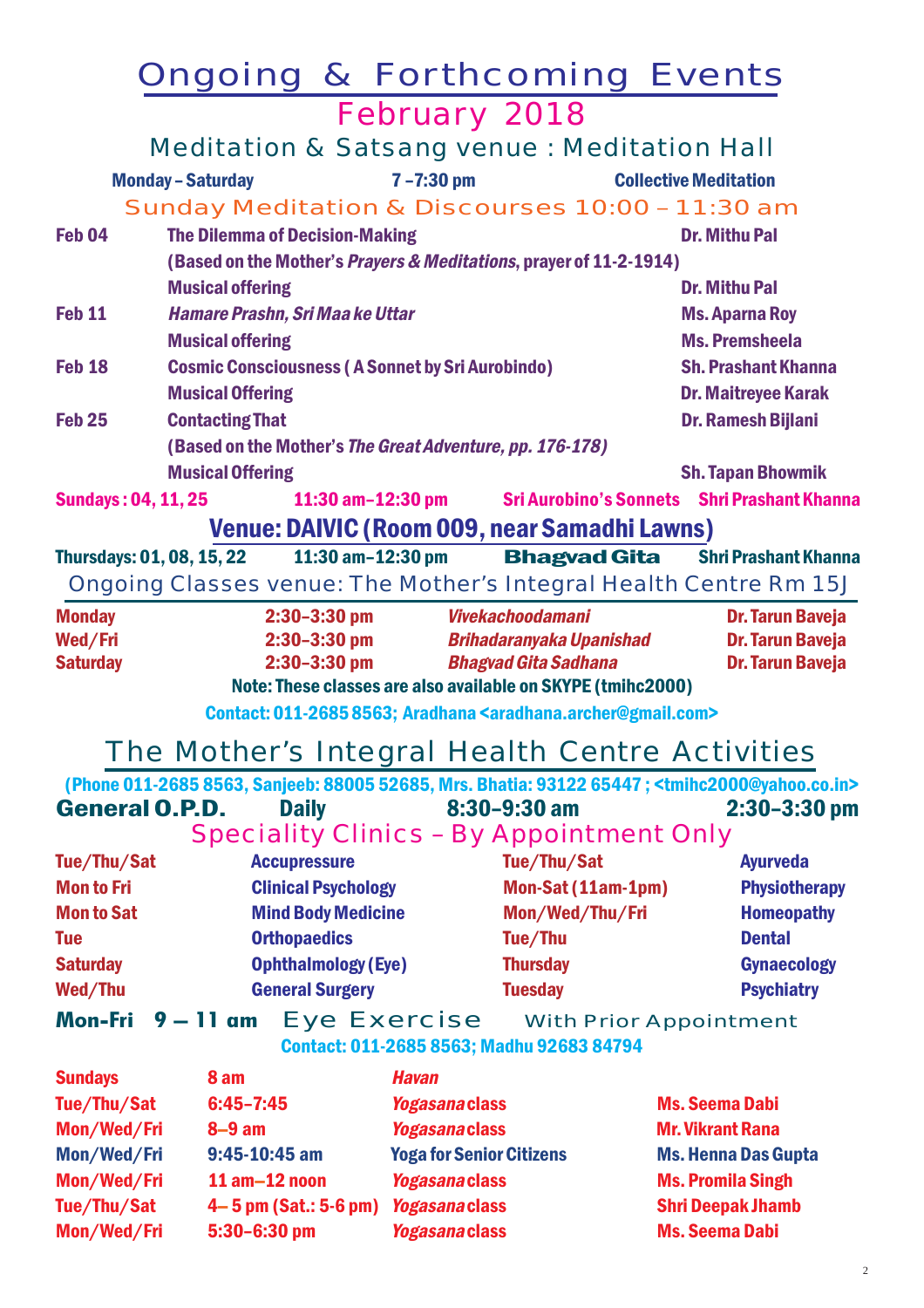# 2018 – Year of Spiritual Health

Clean Mind Programme **(24x7 Helpline:cmpyosh2018@gmail.com)**

At Delhi Ashram Health Centre; **SPIRITUAL HEALTH CAMP** every Sunday; Time: 9am to 1pm

Havan/Chanting; Talk/Presentation; Physical culture – Yoga/Exercise/Games; Shramdan

1. Online Course: Spiritual Health 2. Teerth Yatras 3. Spiritual Study

For information and registration contact: 011 2685 8563; <tmihc2000@yahoo.co.in> **February 2018: Schedule of Talks**

| <b>February</b> 04 | <b>The Spiritual Dimension of Health</b> | Dr. Swati                |
|--------------------|------------------------------------------|--------------------------|
| <b>February 11</b> | <i>Aparigraha</i> (non-hoarding)         | <b>Dr.S. Katoch</b>      |
| <b>February 18</b> | The Pleasant & the Good                  | <b>Mr. Deepak Jhamb</b>  |
| <b>February 25</b> | <b>The Silent Mind</b>                   | <b>Dr. Shardha Batra</b> |
|                    |                                          |                          |

# **2017- Year of the Mind**

Clean Mind Programme

### **(Statistics for completed programme during 2017)**

| <b>Place</b>            | <b>No. of Camps</b> | <b>No. of Participants</b> |
|-------------------------|---------------------|----------------------------|
| Delhi                   | 68                  | 1901                       |
| <b>Outreach</b>         | 19                  | 1140                       |
| <b>Reverse Outreach</b> | 17                  | 837                        |
| <b>Total</b>            | 104                 | 3878                       |

### **Beneficiaries**

Govt. School children, Social Workers, Teachers, Sadhaks, Parents, Class IV employees, and Underprivileged adolescents; from states of Delhi, Uttarakhand, Haryana, and Odisha.

### **Resource Persons**

Psychologists, Ayurveda Specialists, Healers, Career Counsellors, Integral Health Professionals, Spiritual Health Professionals, Astrologers.

### **Partner Institutions**

Access Health Care, USA; Matri Kiran School, Gurugram; Salwan Schools-NCR; SOS Villages India; Guru Kripa Trust; Bhagta Bharat; Om Indu Jain Charitable Trust, Gurugram; Uday Foundation; Kashika, Uttarkashi.

### **Special Feature – Research: Contentment Scoring**

Based on following parameters: Health, Security, Personal & Social Relationships, Emotional and Spiritual Questions.

| <b>Result</b>        | <b>No. of persons</b> | % of Total |
|----------------------|-----------------------|------------|
| <b>Below Average</b> | 203                   | 35         |
| Average              | 316                   | 54         |
| <b>Above Average</b> | 68                    | 1つ         |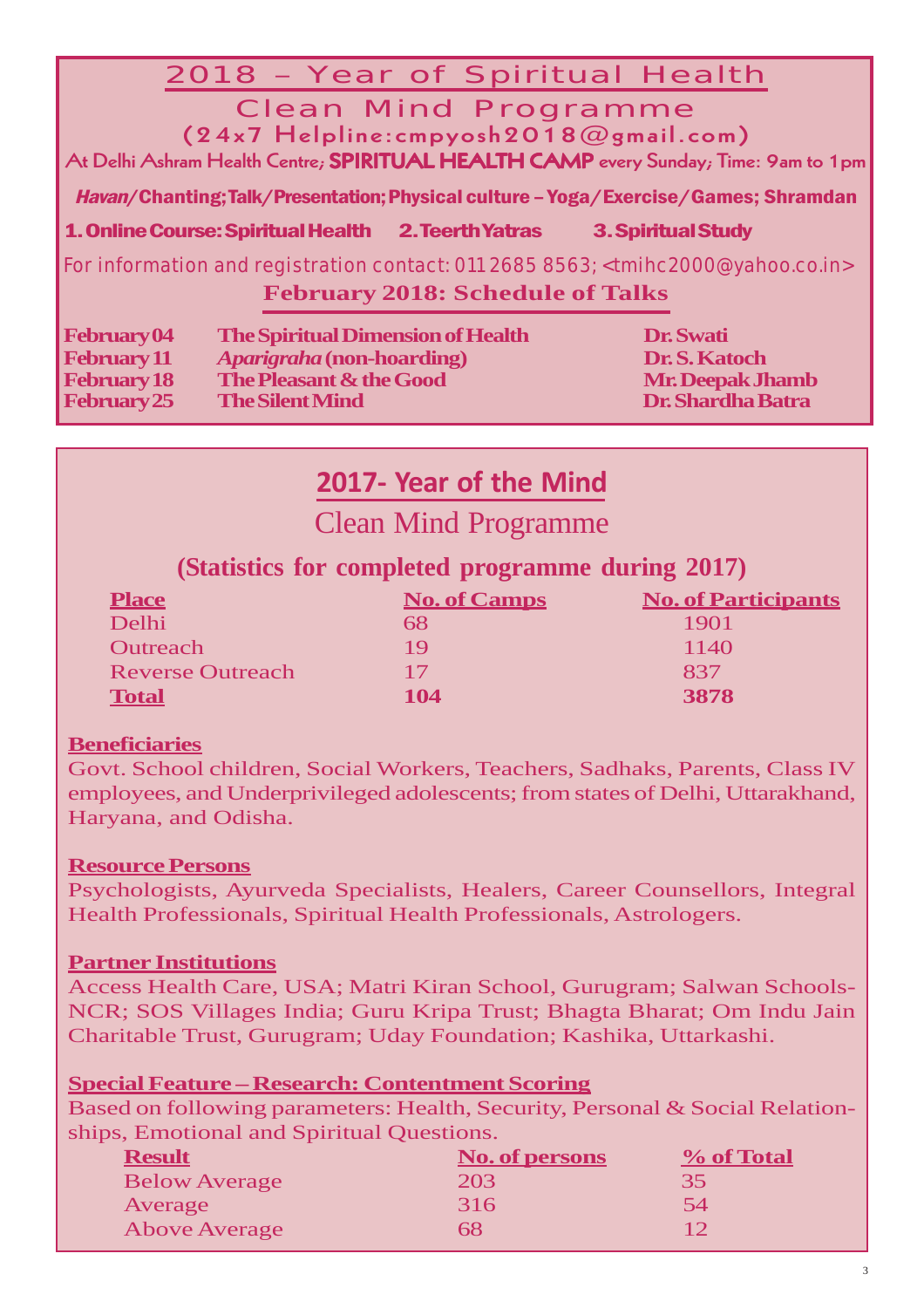# Matri Kala Mandir (MKM) CLASS SCHEDULE

| Mon/Fri           | 4:30-6:30 pm     | <b>Hindusthani Classical Vocal</b>    | <b>Shri Smt. B.S. Rathna</b>      |
|-------------------|------------------|---------------------------------------|-----------------------------------|
| Mon/Wed/Fri       | $3:00 - 6:30$ pm | <b>Hindusthani Classical Vocal</b>    | <b>Shri Kshitij Mathur</b>        |
| Tue/Thu           | 4:00-5:00 pm     | <b>Hindusthani Classical Vocal</b>    | <b>Smt. Premsheela</b>            |
| Wed/Fri           | $4:00 - 6:00$ pm | <b>Hindusthani Classical Vocal</b>    | <b>Shri Shiv Prasad Rao</b>       |
| Wed/Sat           | $3:30-6:30$ pm   | <b>Carnatic Vocal</b>                 | <b>Smt Jalaja Shankar</b>         |
| Wed/Thu           | 4:00-6:30 pm     | <b>Tabla</b>                          | <b>Shri Vijay Shankar Mishra</b>  |
| Wed/Fri           | 4:00-6:30 pm     | <b>Sitar</b>                          | <b>Shri Neel Ranjan Mukherjee</b> |
| Mon/Fri           | $3:30 - 5:30$ pm | <b>Flute</b>                          | <b>Shri Himanshu Dutt</b>         |
| Mon/Fri           | 3:30-5:30 pm     | <b>Violin</b>                         | <b>Dr. Ranjan Srivastav</b>       |
| Mon/Wed/Fri       | $3:30-6:00$ pm   | <b>Hawaian Guitar &amp; Key Board</b> | <b>Shri Neel Ranjan Mukherjee</b> |
| Tue/Thu           | $3:30 - 5:30$ pm | <b>Spanish Guitar</b>                 | <b>Shri Jagdish Kumar</b>         |
| Mon/Wed           | 4:00-6:00 pm     | <b>Bharata Natyam</b>                 | <b>Smt Rajeswari Natarajan</b>    |
| Tue/Thu           | 4:00-6:30 pm     | <b>Kathak Nritya</b>                  | <b>Smt. Raksha Singh</b>          |
| Wed/Sat           | 4:00-6:30 pm     | <b>Kathak Nritya</b>                  | <b>Km. Anjali Saini</b>           |
| Tue/Fri           | $3:00 - 5:30$ pm | <b>Odissi Nritya</b>                  | <b>Smt. Kavita Dwibedi</b>        |
| Tue/Thu           | 4:00-6:00 pm     | <b>Painting</b>                       | <b>Shri Tapan Ch. Bhowmick</b>    |
| Tue/Thu/Sat       | 4:30-6:00 pm     | <b>Table Tennis</b>                   | <b>Shri Gulshan Rai Khera</b>     |
| <b>Mon to Sat</b> | $4:30 - 5:30$ pm | <b>Taekwondo</b>                      | <b>Shri Arshad Hashish</b>        |
| Tue/Thu/Sat       | 4:30-5:30 pm     | <b>Basketball (M.I.S. students)</b>   | <b>Shri Hridesh Rawal/</b>        |
|                   |                  |                                       | <b>Shri Vikram Singh</b>          |

Contact: 95558 07745; 2656 7863; <matrikalamandir67@gmail.com>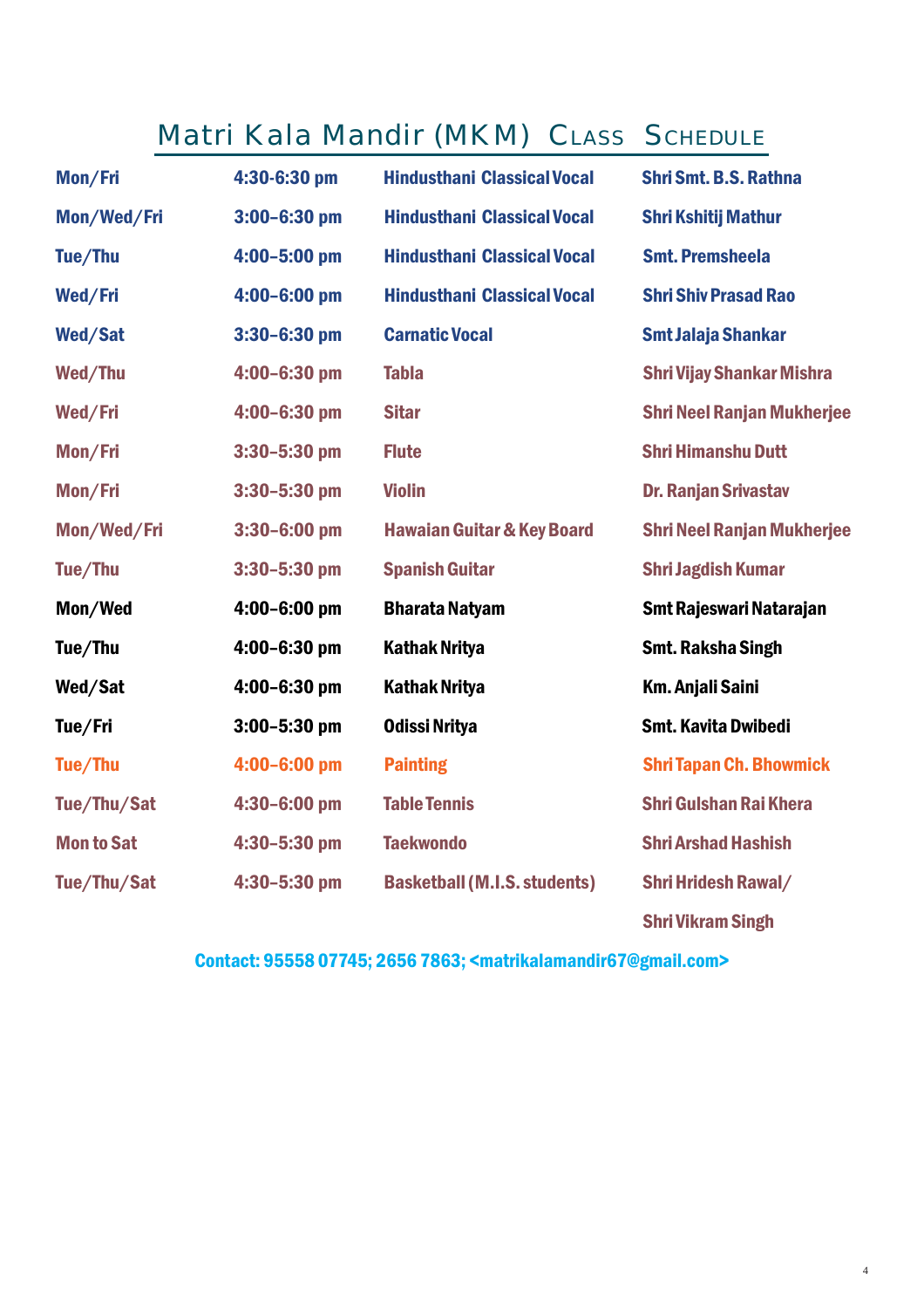## Important Days in the Ashram

February Foundation Day anniversary of Sri Aurobindo Ashram-Delhi Branch

 $12.11$ Truth Soes not depend on any or termal form and<br>shall manifest in spite<br>of all las will or opposition. flexings

**12.2.66 Truth does not depend on any external form and shall manifest inspite of all bad will or opposition. Blessings**

 **– The Mother**

07:40 pm Prasad

07:00 am Invocation Meditation Hall 09:30 am Devotional Songs (M.I.S. Senior Students) and Hall of Grace 03:00 pm Group Photographs (Ashram Community only) M.I.S. field 07:00 pm Reading by Tara Didi & music by Ashram Choir Meditation Hall

#### February 140th Birth Anniversary of the Mother – Darshan Day



**Darshan Day**

**The Mother's help is always there for those who are willing to receive it. But you must be conscious of your vital nature, and the vital nature must consent to change. It is no use merely observing that it is unwilling and that, when thwarted, it creates depression in you. Always the vital nature is not at first willing and always when it is thwarted or asked to change, it creates this depression by its revolt or refusal of consent. You have to insist till it recognises the truth and is willing to be transformed and to accept the Mother's help and grace. If the mind is sincere and the psychic aspiration complete and true, the vital can always be made to change.**

**– Sri Aurobindo,15 July 1932**

5

**The best way to hasten the manifestation of the Divine's Love is to collaborate for the triumph of the Truth. – The Mother, 21 February 1968**

| 05:30 am             | <b>Prabhat Pheri</b>                                                                          | <b>SamadhiLawn</b>                   |
|----------------------|-----------------------------------------------------------------------------------------------|--------------------------------------|
| 07:00 am             | <b>Invocation</b>                                                                             | <b>Meditation Hall</b>               |
| 08:30 am             | <b>Pushpanjali (Flower offering) at the Shrine</b>                                            | <b>Samadhi Lawn</b>                  |
| $09:30$ am           | <b>Devotional Songs (M.I.S. Primary Students)</b>                                             | <b>Hall of Grace</b>                 |
| 04:00 pm<br>06:15 pm | <b>Physical demonstration by Ashram Youth</b><br><b>March-Past &amp; Lights of Aspiration</b> | <b>Hall of Grace</b><br>Samadhi Lawn |
| 06:30 pm             | 'Four Aspects of The Mother'                                                                  | <b>Meditation Hall</b>               |
|                      | <b>Reading by Tara Didi &amp; singing by Ashram Choir</b>                                     |                                      |
| 07:40 pm             | <b>Prasad</b>                                                                                 |                                      |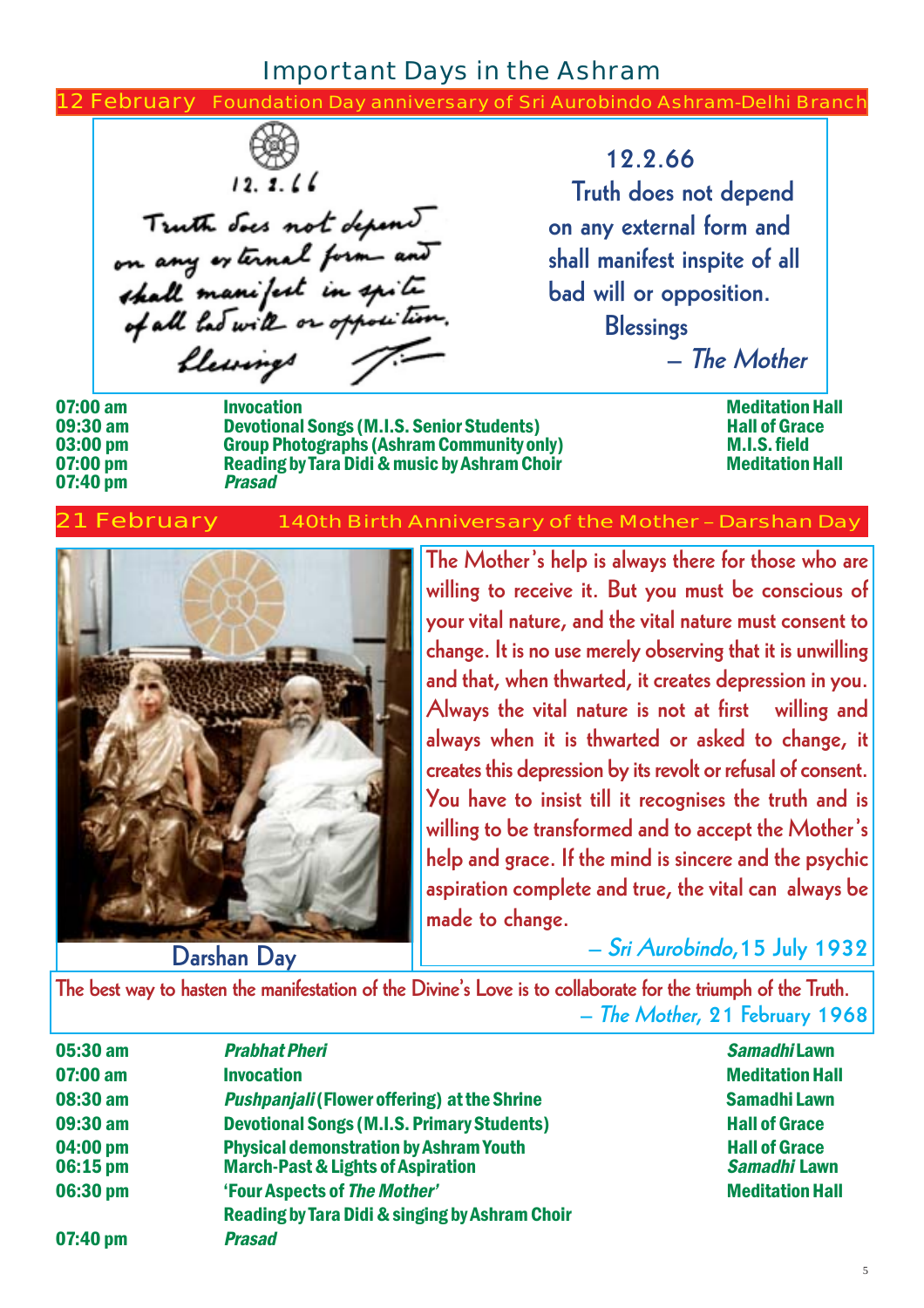# The Reversal of Consciousness The Reversal of Consciousness

It is not in order to be happy that we are upon earth, for in the present conditions of terrestrial life happiness is an impossibility. We are upon earth to find and realise the Divine, for the Divine Consciousness alone can give true happiness...

The ordinary human consciousness, even in the most developed, even in men of great talent and great realisation, is a movement turned outwards—all the energies are directed outwards, the whole consciousness is spread outwards; and if anything is turned inwards, it is very little, very rare, very fragmentary, it happens only under the pressure of very special circumstances, violent shocks, the shocks life gives precisely with the intention of slightly reversing this movement of exteriorisation of the consciousness.

*– The Mother*

#### 1. *What meditation exactly means.*

There are two words used in English to express the Indian idea of *dhyâna*, "meditation" and "contemplation". Meditation means properly the concentration of the mind on a single train of ideas which work out a single subject. Contemplation means regarding mentally a single object, image, idea so that the knowledge about the object, image or idea may arise naturally in the mind by force of the concentration. Both these things are forms of *dhyâna*, for the principle of *dhyâna* is mental concentration whether in thought, vision or knowledge.

There are other forms of *dhyâna*. There is a passage in which Vivekananda advises you to stand back from your thoughts, let them occur in your mind as they will and simply observe them and see what they are. This may be called concentration in self-observation.

This form leads to another, the emptying of all thought out of the mind so as to leave it a sort of pure vigilant blank on which the divine knowledge may come and imprint itself, undisturbed by the inferior thoughts of the ordinary human mind and with the clearness of a writing in white chalk on a blackboard. You will find that the Gita speaks of this rejection of all mental thought as one of the methods of yoga and even the method it seems to prefer. This may be called the *dhyâna* of liberation, as it frees the mind from slavery to the mechanical process of thinking and allows it to think or not to think, as it pleases and when it pleases, or to choose its own thoughts or else to go beyond thought to the pure perception of Truth called in our philosophy *Vijñâna*.

Meditation is the easiest process for the human mind, but the narrowest in its results; contemplation more difficult, but greater; self-observation and liberation from the chains of Thought the most difficult of all, but the widest and greatest in its fruits. One can choose any of them according to one's bent and capacity. The perfect method is to use them all, each in its own place and for its own object; but this would need a fixed faith and firm patience and a great energy of Will in the self-application to the yoga.

#### 2. *What should be the object or ideas for meditation*?

Whatever is most consonant with your nature and highest aspirations. But if you ask me for an absolute answer, then I must say that Brahman is always the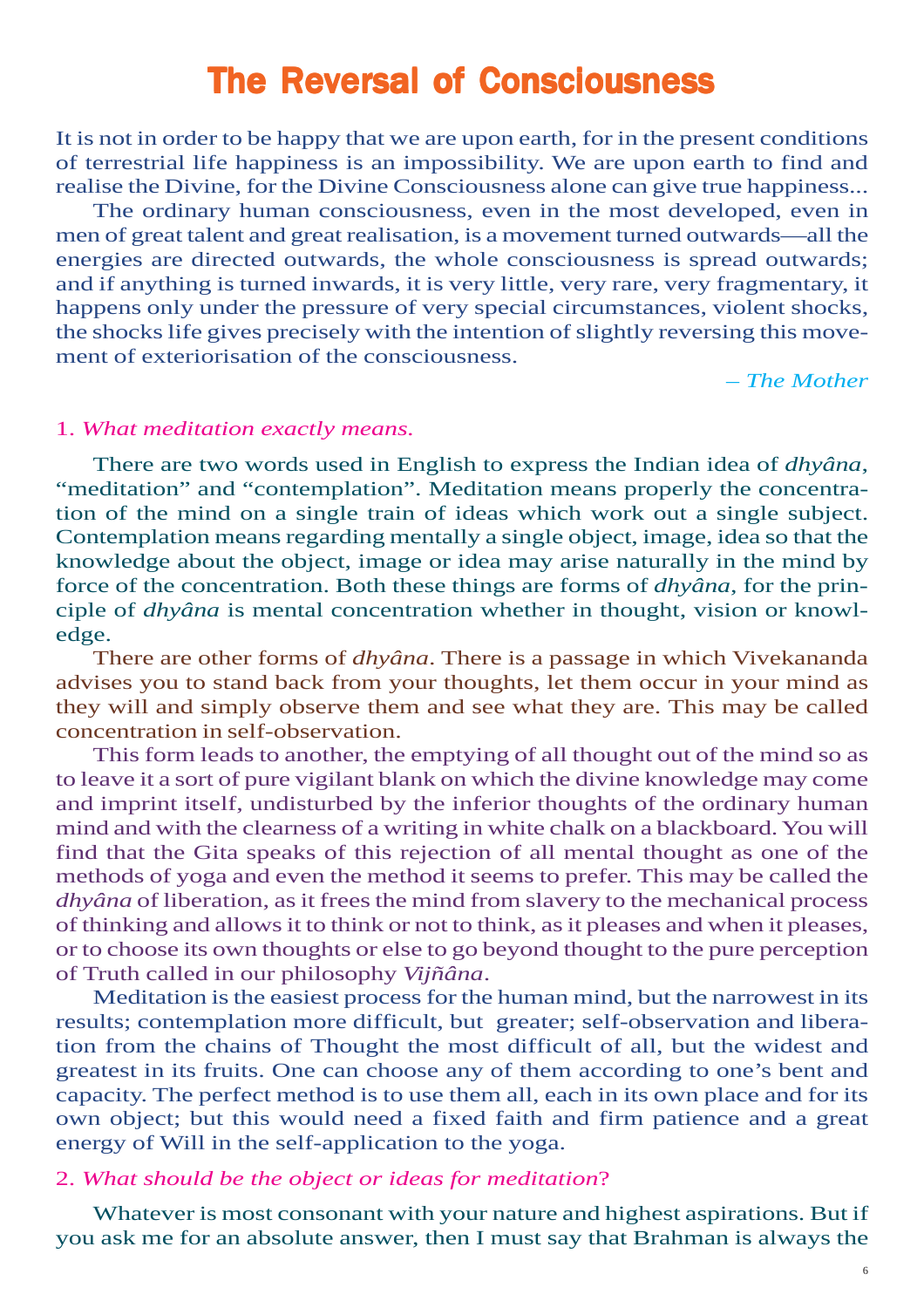best object for meditation or contemplation and the idea on which the mind should fix is that of God in all, all in God and all as God. It does not matter essentially whether it is the Impersonal or the Personal God, or subjectively, the One Self. But this is the idea I have found the best, because it is the highest and embraces all other truths, whether truths of this world or of the other worlds or beyond all phenomenal existence, – "All this is the Brahman." In the third issue of Arya, at the end of the second instalment of the Analysis of the Isha Upanishad, you will find a description of this vision of the All\* which may be of help to you in understanding the idea.

#### 3. *Conditions internal and external that are most essential for meditation.*

There are no essential external conditions, but solitude and seclusion at the time of meditation as well as stillness of the body are helpful, sometimes almost necessary to the beginner. But one should not be bound by external conditions. Once the habit of meditation is formed, it should be made possible to do it in all circumstances, lying, sitting, walking, alone, in company, in silence or in the midst of noise etc.

The first internal condition necessary is concentration of the will against the obstacles to meditation, i.e. wandering of the mind, forgetfulness, sleep, physical and nervous impatience and restlessness etc.

The second is an increasing purity and calm of the inner consciousness (*citta*) out of which thought and emotion arise, i.e. a freedom from all disturbing reactions, such as anger, grief, depression, anxiety about worldly happenings etc. Mental perfection and moral are always closely allied to each other.

– *Sri Aurobindo*

#### **\*GOD IN ALL**

**For what is God? He is the soul of the universe. He is the soul of all conscious creatures, who constitutes all things in this world, those which are beyond our senses and those which fall within their range.**

**For of all things He is the Lord and Father and Source, and the life and power and light and intelligence and mind. He is everywhere in the world and stands with all in His embrace.**

**There is not a body, however small, which does not enclose a portion of the divine substance. For all is full of God. All this is full of that Being. The fire divine burns indivisible and ineffable and fills all the abysses of world.**

**All the aspects of the sea are not different from the sea; nor is there difference between the universe and its supreme Principle. In truth there is no difference between the word of God and the world.**

**God and Nature are one. That which is most suble in matter is air, in air the soul, in the soul intelligence, in intelligence God. Material energy in Matter, physical energy in the body, essential energy in the essence, all that in its entirety is God and in the universe there is nothing which is not God.**

**In the universe there is nothing which God is not.**

**God is all and all is God. Heaven and Earth are only a talisman which conceals the Deity; without It they are but a vain name. Know then that the visible world and the invisible are God Himself. There is only He and all that is, is He.**

**He is all things and all things are one. Just as unity is in each of the numbers, so God is one in all things.**

**All that is one and one that is all.**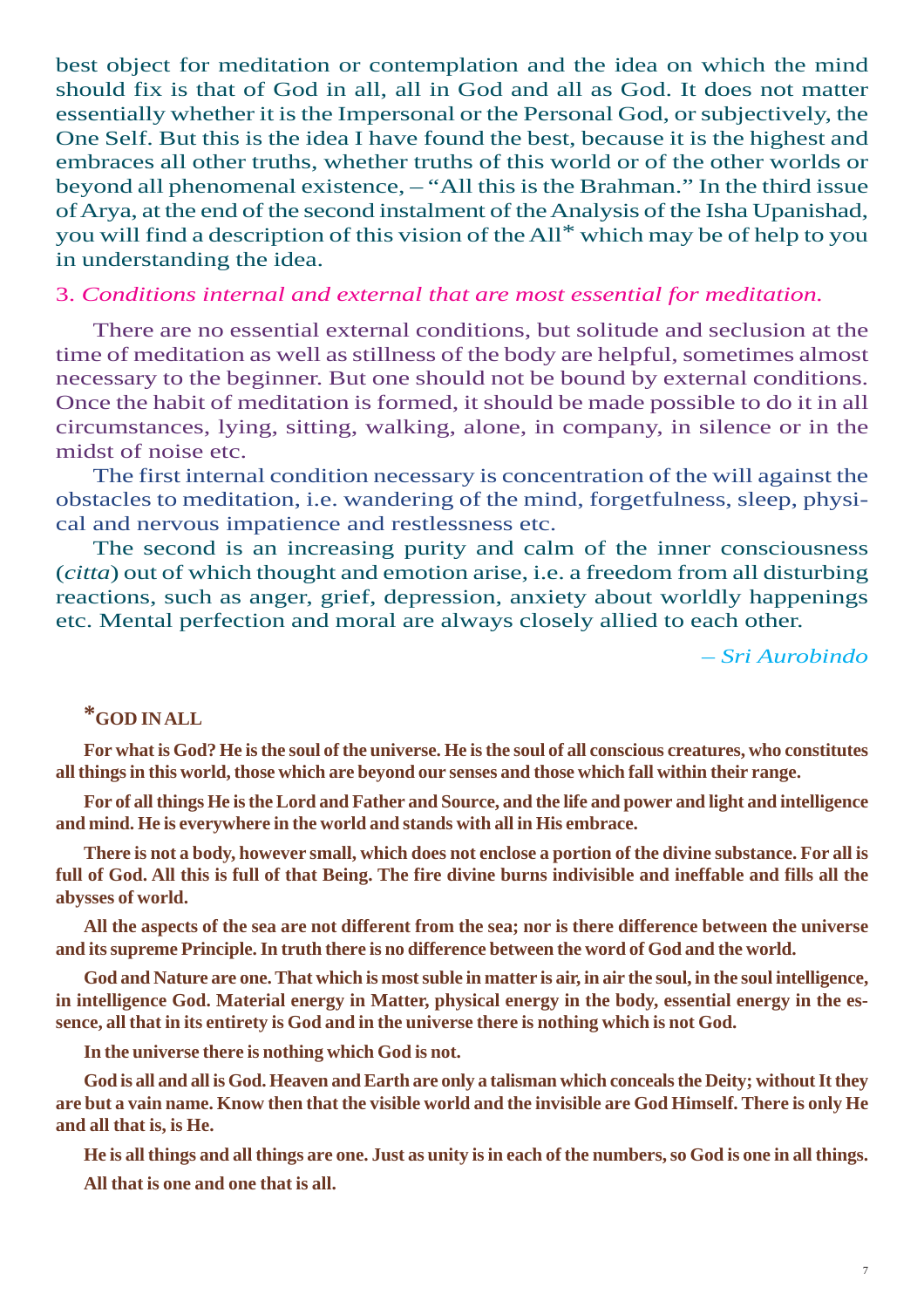# Activities during December 16, 2017 – January 15, 2018

*BHAJAN SANDHYA* : In the *Bhajan Sandhya* on 16 December, an accomplished sitar virtuoso from Sri Lanka Dr. Nirmala Rodrigo, created a highly meditative atmosphere in the Meditation Hall with several sitar recitals and a few devotional songs. She was ably assisted in her presentations by her disciples.



**ORIENTATION TO INTEGRAL YOGA** on 16-17 December 2017 was attended by a group of 42 participants. In addition to sessions on physical practices of yoga,



asanas and pranayama, the group heard discourses on the spiritual worldview & the purpose of life, and relevance of this knowledge to stress-management. Participants felt rejuvenated with sessions of soulful music during breaks from the talks and discussions. Appreciative feedback includes: "genuine and simple", "touched the heart", "perspective on lot of things in life has changed", "helped me

grow as a human being", "rocked my brains just enough to seek in the future", "answered many questions long pending in my mind".

**CLEAN MIND PROGRAMME** : Under this program, on three Sundays, The Mother's Integral Health Centre of Delhi Ashram conducted manifold activities including Maha Mrityunjay *Havan* & Gita *path,* and yogasanas/ fun games, and Contentment Scoring. A number of talks and workshops were additional features of this program. Thus Shri Mukesh Batra gave a talk on 'Synthesis of Future' to 15 on 17 December; Dr. Tarun Baveja on 'A Philosophy called Cricket' to 25 on 24 December; and Dr. Ramesh Bijlani on 'Spiritual Health' to 35 on 31 December

introducing the inception of spiritual health focus to the Clean Mind Programme during 2018.

Under 2018–Year of Spiritual Health of the Clean Mind Programme, Dr. Shreyansh Dwivedi gave a talk entitled '*Bhagvad Gita Parayan*' on 7 January to 27 participants; and Dr. Surinder Katoch on '*Adhyatmic Jeevan*–Ayurvedic Perspective' to 84 attendees on 14 January



**VISITBY STUDENTSOF SPM COLLEGE, 19-26 DECEMBER 2017:** Thirty nine B.El.Ed.

students of Delhi University's Shyama Prasad Mukherji College for Women, Punjabi Bagh, New Delhi, visited the Ashram and sister institutions for one week to learn more about Integral Education and the Free-Progress System. After an introduction to the principles of Integral Education on 19 December, the group di-

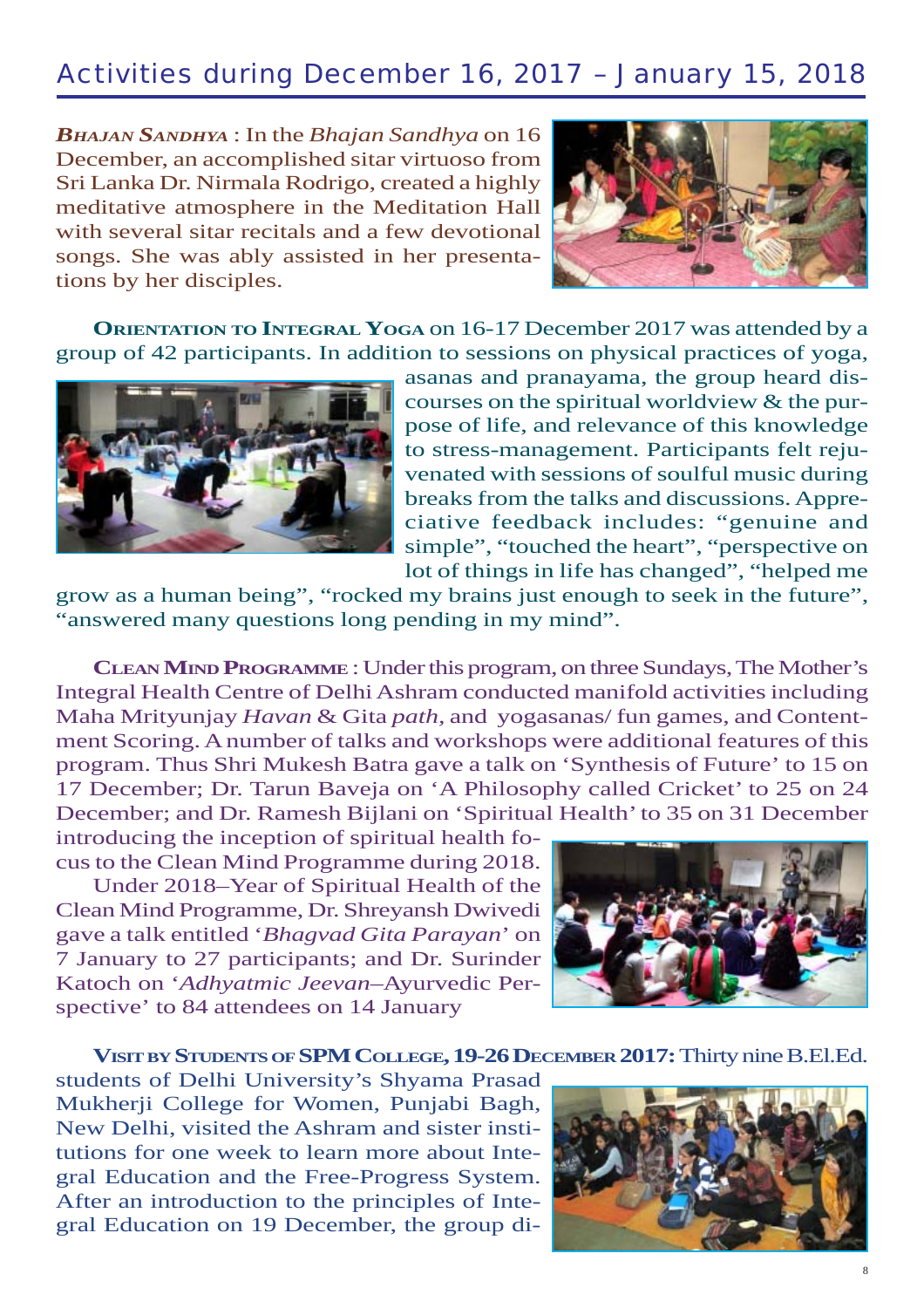vided into several batches and observed practical working of the Free Progress System in Miramabika Free Progress School over the next several days.

**CHRISTMAS DAY CELEBRATION** : 25 December, the Christmas Day, Ashram celebrates as the day of the Descent of Light. The devotees and guests who attended the program made an offering of flowers at the Shrine and visited *Sri Smriti* (a room in the Ashram Library where a collection of items used by the Mother is displayed). In the afternoon, Ashram community joined in playing innovative and challenging indoor games in the Hall of Grace. In the evening, subsequent to the kindling of lights of aspiration at the Shrine, singing of Christmas carols and hymns in the Meditation Hall by the Ashram Choir was led by Km Srila Basu. The singing was interspersed with reading of appropriate passages by Km. Tara Jauhar, Chairperson of Sri Aurobindo Ashram-Delhi Branch **Trust** 

VISIT BY STUDENTS OF GARGI COLLEGE 27-28 DECEMBER 2017: A group of B.El.Ed. students of Gargi College and teacher/escorts including Shri Prakash Sahoo (former teacher of Mirambika School) stayed in the Ashram overnight. They were introduced to the Integral Education as envisaged by Sri Aurobindo and the Mother, and observed its practical application in the Free-Progress System of the Mirambika School including games and exercises that can be done with very young children to stimulate integral development.

**VISITBY TEACHERS FROM SHIKSHANTAR SCHOOL 28 DECEMBER 2017**: A group of 40 teachers from Shikshanter School, Gurugram, spent several hours in the Ashram to learn about Integral Education. Some of the comments made by the visitors at the end of their visit are: "unlearn the learnings is my take away from the session", "enriching and enlightening", "helped define my inner being", "helped me reflect on my teaching practices", "will help me in facilitating the subject that I teach".

**INAUGURATIONOFTHE YEAROF SPIRITUAL HEALTH 31 DECEMBER 2017**: The Mother's Integral Health Centre of the Ashram will observe 2018 as the Year of Spiritual Health, under which programs will be conducted on every Sunday throughout the year along similar lines to the activities carried out in 2017 under the Clean Mind Program.

**NEW YEAR 2018** : The dawn of the new year was ushered at the Ashram with reading of *Savitri* beginning from the afternoon of 31 Dec 2017 and continuing till the evening of 1 January 2018. Youngsters presented a rich cultural program in the Hall of Grace until 11:30 pm through which they got an opportunity to exhibit their tal-

ents. At midnight, with the advent of the new year, calendar for 2018 and *prasad* were distributed to all attendees.

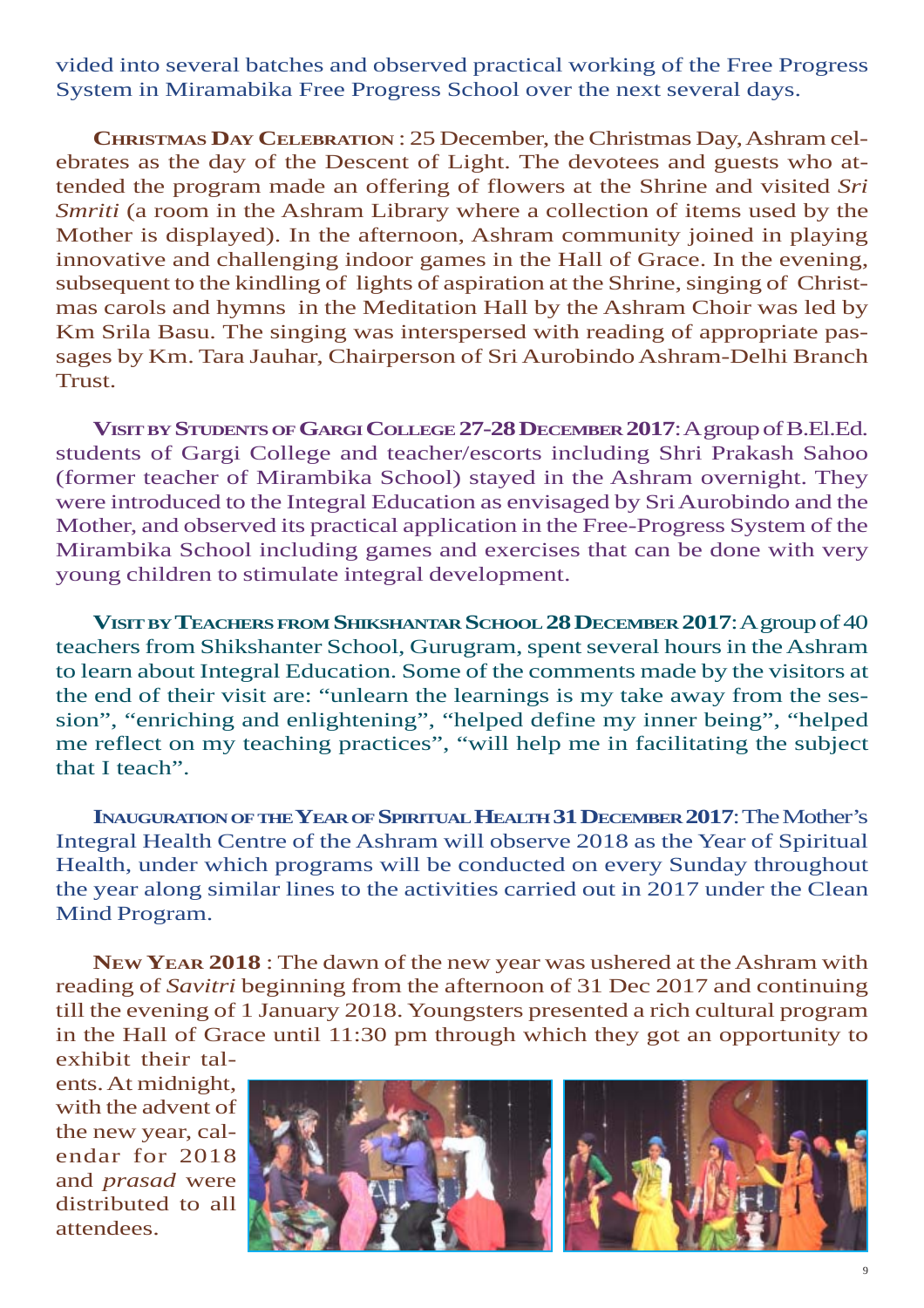**COMMUNITY SERVICE BY M.I.S. STUDENTS AT KECHLA SCHOOL**: A group of 30 students of class 11 of The Mother's International School volunteered as teachers and mentors at the Auro-Mira Vidya Mandir in Kechla from 3rd to 8th January, 2018. Each student was allotted a child of Auro-Mira Vidya Mandir, a free progress school for the tribal populace of this underprivileged region in the state





of Odisha. The aim was to teach children, all first generation learners, by creating rapport with them, find different methods to gauge their

interests and imparting joyous learning experiences. A wide variety of subjects was taught to the students with Math, Social Sci-

ence and Science being the most common. However, their favourite, English, invariably found its way into the daily regimen. Apart from the aca-





demic classes, the volunteer teachers group also engaged them in co-curricular endeavours everyday after lunch. Children were guided in various

arts & crafts, musical instruments and indoor games.

Teaching little children bubbling

with eager enthusiasm in a remote place in Odisha helped the volunteers gain an excellent educative experience for themselves and they too returned enriched and inspired.





**BHAJAN SANDHYA** : In this month's Bhajan Sandhya, the musical offering was made by Sarod Baba and Gayaki Mata on 6 January 2018 in the Meditation Hall of the Ashram.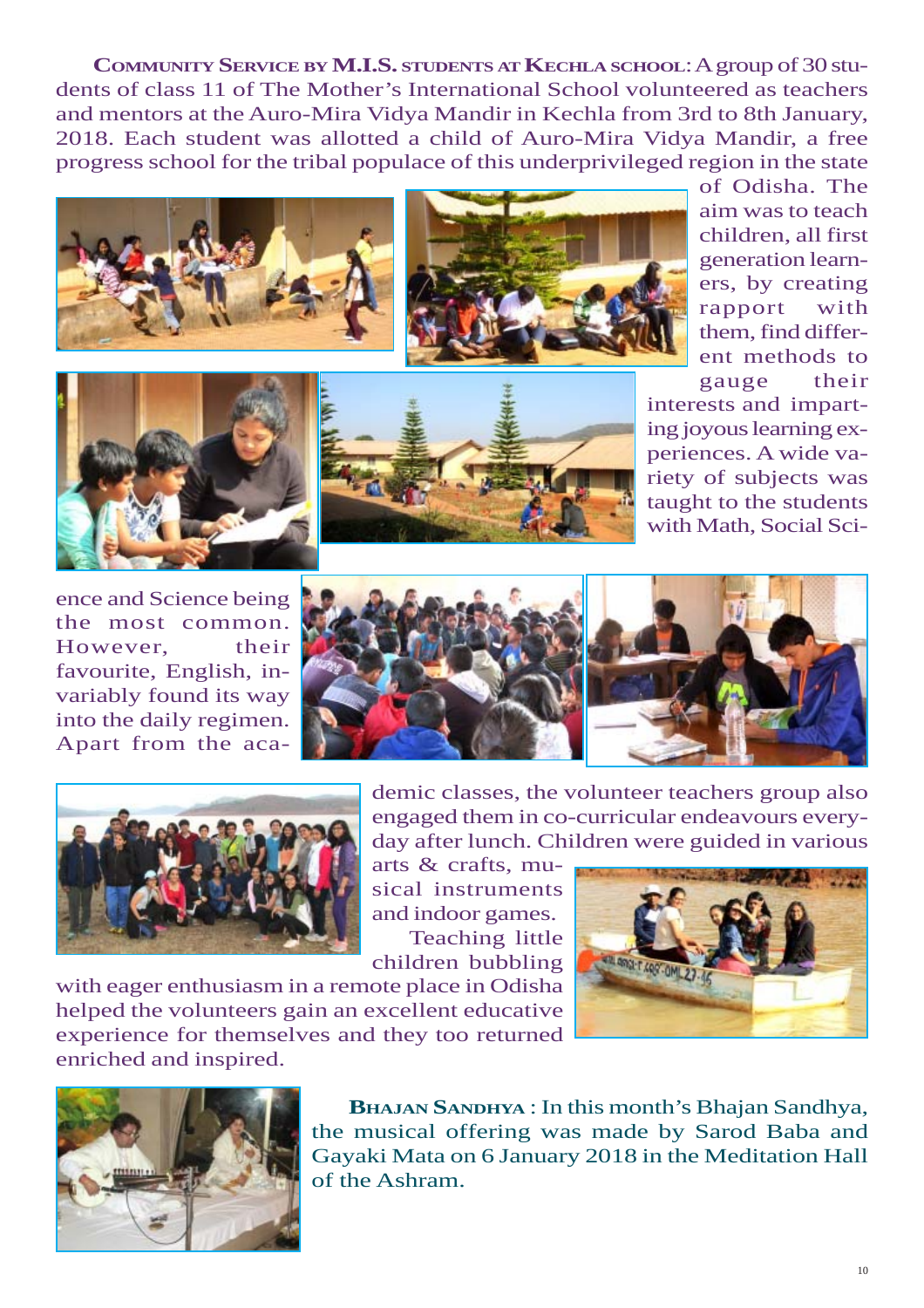### **ADVENTURE CAMP AT KECHLA FOR TELANGANA SCHOOLS** : A group of 56 students

of class VII and 6 teacher/escorts of Sri Aurobindo International School of Hyderabad & New Creation School of Jangaon, attended a Personality Devel-



opment & Adventure Camp at Kechla, Odisha, from January 6-10, 2018. Activities included morning keep-fit exercises, trekking, bouldering, rappelling, learning eye-

care routines, swimming in the Kolab River Reservoir, jumping into the pool formed by waterfall from a height of 6-7 metres, play-

ing games, learning folk dances of England, USA, and Israel, meditation, talks on Health, etc. Children had a fun time and learning experience as is evident from their feedback: "I am very happy, fortunate.. to



then I would not come to this beautiful and joyful trip to Kechla camp. I am giving only feedback, not suggestions because there is nothing negative... I could learn .. selfdependence" (S.K.R.); "I always follow a quotation, 'The best view comes after the hardest climb.' After reaching the peak, the view was amazing" (C.N.K.A.); I liked trekking, bouldering, waterfall, Kolab river reservoir, food, football matches. The camp was an awesome experience



had .. honey and sun treatment, cleaning our eyes with water, palming, ballplay & fine-print reading... Nirankar Bhaiya .. guided us in activities including folk-dances of the Western countries like Is-

and Kechla is a great place" (V.T.); "I loved jumping in the waterfall" (S.M.); "I learnt how to fold bedsheets, how to wash plates... We did eye activity.. pouring honey in eyes. Due to this my eyes



started becoming bright and sharp" (J.N.); "We even





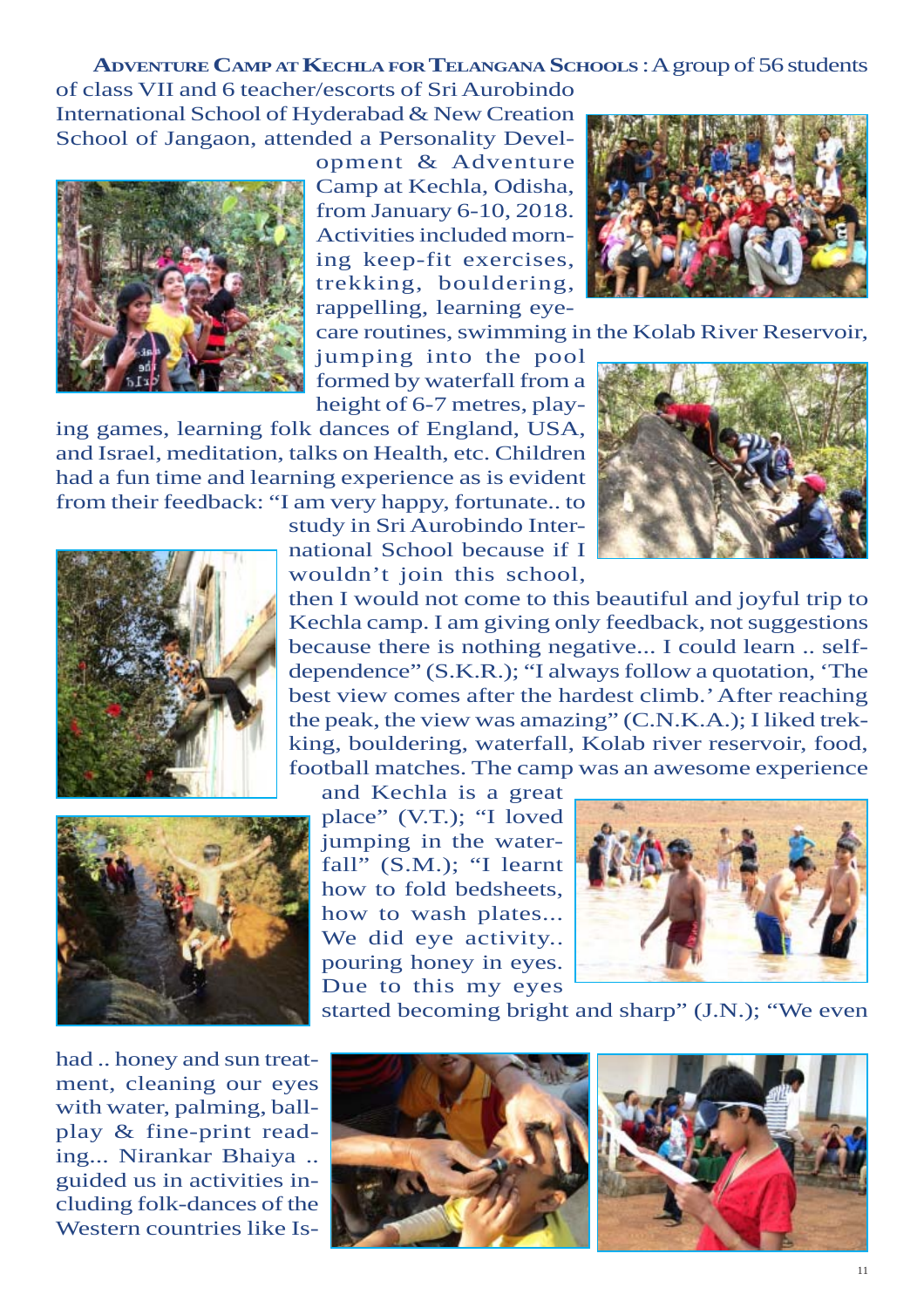rael & America" (G.T.); "The camp was very good with lots of enjoyment and fun.. I liked to see so many stars which we don't find in our place... I am going to tell how much we enjoyed to the next batch who is going to come next year" (B.S.); "We also enjoyed very much with our friends here" (K.S.); "I want to come again and again" (L.V.S.).



**VISITORS FROM BRAZIL**: A group of 20 visitors from Brazil spent a few days in the Ashram. On 11 January they were introduced to the Ashram and its activities by Sri Aurobindo Ashram-Delhi Branch Trust chairperson, Km. Tara Jauhar, and to the life-affirming spiritual philosophy of Sri Aurobindo and the Mother by Dr. Ramesh Bijlani.

**SPORTS DAY AT KECHLA**: Annual Sports Day of

Auro-Mira VidyaMandir, Kechla (Dt. Koraput, Odisha) was held on 10<sup>th</sup> Janu-









skrit chants in early morning the day continued with a short marathon, March-past to the tune of *milke chalo* [walk-instep], relay race, slow cycle race and a basketball match between students and facilita-

tors which was won by the children, during the forenoon. The main event started at 3 pm in the sports-ground. The chief guest Shri Prasad Tripathy, Secretary, Matru Education Trust, lighted the lamp of aspiration followed by meditation to the Mother's Music. The children thereafter put up





a bevy of spectacular items to the delight of invited guests and local populace comprising of proud parents

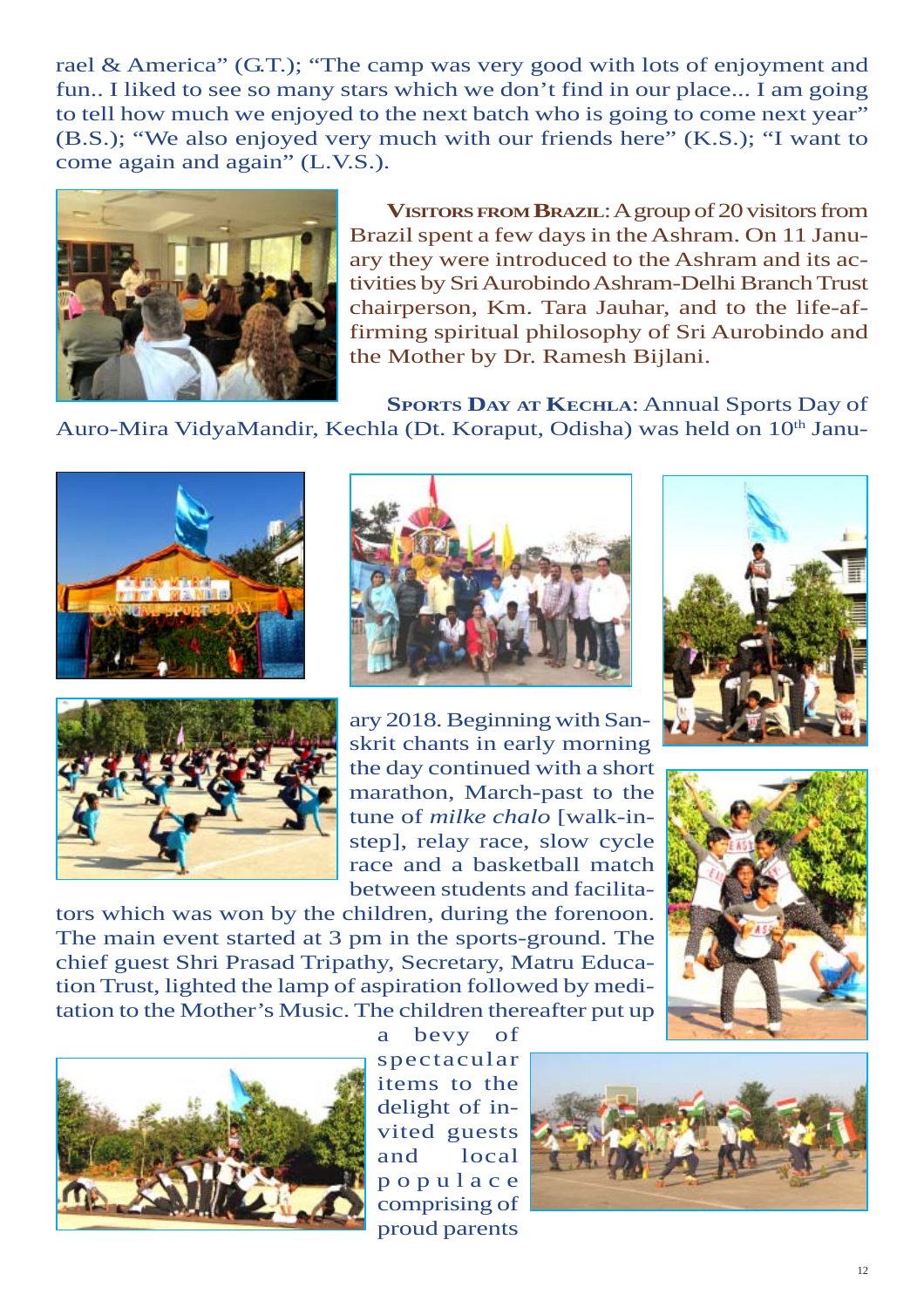of the children, including yogasana demonstration, a mass drill with Hoopla, group skating, gymnastics, unicycle, pyramids, stilt-walking, and tribal folk-dance in which village women also joined. The programme ended with *Shanti* Path [Peace chant] by students & staff of the school.





Shri Tripathy in his short speech felicitated the children for an excellent performance and distributed sweets and mementos to all participants.

**INAUGURATION OF THE HEALTHCARE FACILITY IN THE MOTHER'S INTERNATIONAL SCHOOL:** A modest facility to provide quick healthcare access to the students of The



Mother's International School was inaugurated by Sri Aurobindo Ashram-Delhi Branch Trust chairperson, Km. Tara Jauhar on 15 January 2018. The solemn inauguration function began with



meditation to the Mother's Music, and ended with distribution of *Prasad*.

#### Note: Pictures can be viewed up to 200% size for finer detail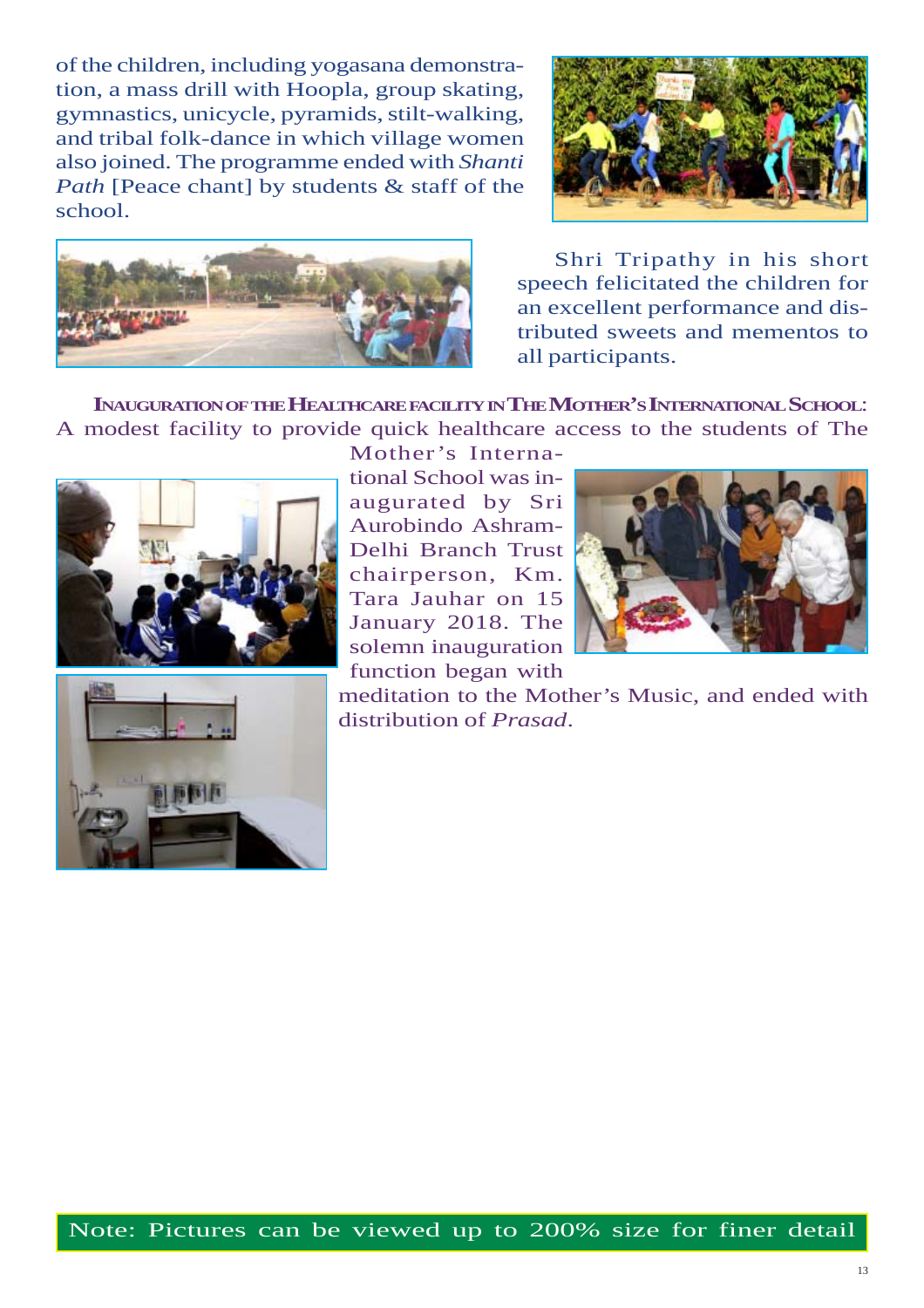#### Editor's Note

"Serialization of *The Message of the Gita* in 'Realization' began from February 2017. The book was compiled by Shri Anil Baran and first published in 1938 by Sri Aurobindo Ashram, Pondicherry. Commentary text in the book derived from *Essays on the Gita* was no intellectual undertaking by Sri Aurobindo but rather "... whatever spiritualisation and divinisation it [his own intellect] attained was through the descent of a higher supra-intellectual knowledge into that silence. The book, Essays on the Gita, itself was written in that silence of the mind, without intellectual effort and by a free activity of this knowledge from above."

Text has been rearranged to suit the magazine format, and phonetic rendering of Sanskrit text in Roman Script has been incorporated. \* \* \* \* \*

Sri Aurobindo considers the message of the Gita to be the basis of the great spiritual movement which has led and will lead humanity more and more to its liberation... escape from falsehood and ignorance... From the time of its first appearance, the Gita has had an immense spiritual action; but with the new interpretation [*Essays on the Gita*] that Sri Aurobindo has given to it, its influence has increased considerably and has become decisive. – *The Mother* \* \* \* \* \*

The world abounds with scriptures sacred and profane, with revelations and halfrevelations, with religions and philosophies, sects and schools and systems. To these the many minds of a half-ripe knowledge or no knowledge at all attach themselves with exclusiveness and passion and will have it that this or the other book is alone the eternal Word of God... It may therefore be useful in approaching an ancient Scripture, such as the... Gita, to indicate precisely the spirit in which we approach it and what exactly we think we may derive from it that is of value to humanity and its future... In the Gita there is very little that is merely local or temporal and its spirit is so large, profound and universal that even this little can easily be universalised without the sense of the teaching suffering any diminution or violation; rather by giving an ampler scope to it than belonged to the country and epoch, the teaching gains in depth, truth and power. Often indeed the Gita itself suggests the wider scope that can in this way be given to an idea in itself local or limited... the principal ideas suggestive and penetrating which are woven into its complex harmony, are eternally valuable and valid; for they are not merely the luminous ideas or striking speculations of a philosophic intellect, but rather enduring truths of spiritual experience, verifiable facts of our highest psychological possibilities...

We do not belong to the past dawns, but to the noons of the future. A mass of new material is flowing into us; we have not only to assimilate the influences of the great theistic religions of India and of the world... but to take full account of the potent though limited revelations of modern knowledge and seeking... All this points to a new, a very rich, a very vast synthesis; a fresh and widely embracing harmonisation of our gains is both an intellectual and a spiritual necessity of the future. But just as the past syntheses have taken those which preceded them for their starting-point, so also must that of the future... proceed from what the great bodies of realised spiritual thought and experience in the past have given. Among them the Gita takes a most important place. – Sri Aurobindo in *Essays on the Gita* \* \* \* \* \*

### Preface to *THE MESSAGE OF THE GITA*

The Gita is a great synthesis of Aryan spiritual culture and Sri Aurobindo's luminous exposition of it, as contained in his *Essays on the Gita*, sets out its inner significances in a way that brings them home to the modern mind. I have prepared this commentary summarising its substance with the permission of Sri Aurobindo. The notes have been entirely compiled from the *Essays on the Gita* and arranged under the slokas in the manner of the Sanskrit commentators.

Sri Aurobindo Ashram,

Pondicherry,  $21^{st}$  February, 1938 – ANILBARAN, Editor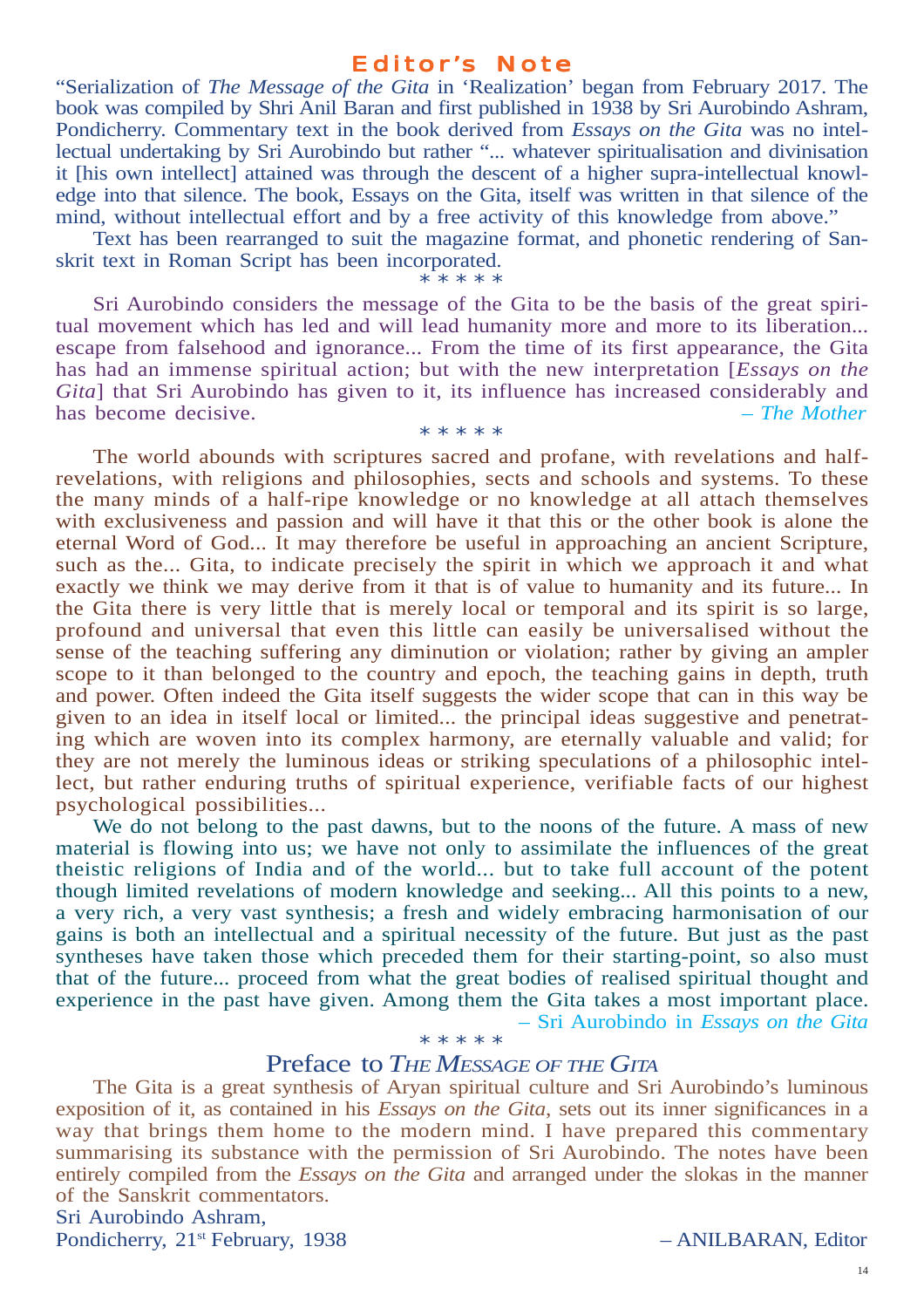THE MESSAGE OF THE GITA With Text, Translation and Notes As INTERPRETED BY

SRI AUROBINDO

Edited by ANILBARAN ROY

\* \* \* \* \*

FOURTH CHAPTER Contd.

श्रीभगवानुवाच -

### जन्म कर्म च मे दिव्यमेवं यो वेत्ति तत्त्वतः। त्यक्त्वा देहं पुनर्जन्म नैति मामेति सोऽर्जुन।।४-६।। **Janma karma cha me divyam evam yo vetti tattwatah; Tyaktwa deham punarjanma naiti maameti so'rjuna. 4-9**

He who knoweth thus in its right principles my divine birth\* and my divine work, when he abandons his body, comes not to rebirth, he comes to Me, O Arjuna.

**\* The language of the Gita shows that the divine birth is that of the conscious Godhead in our humanity and essentially the opposite of the ordinary birth even though the s of the ame means are used, because it is not the birth into the Ignorance, but the birthknowledge, not a physical phenomenon, but a soul- birth. It is the Soul's coming into birth as the self-existent Being controlling consciously its becoming and not lost to self- knowledge in the cloud of the Ignorance. It is the Soul born into the body as Lord of Nature, standing above and operating in her freely by its will, not entangled and helplessly driven round and round in the mechanism; for it works in the Knowledge and not, as most do, in the Ignorance. It is the secret Soul in all coming forward from its governing secrecy behind the veil to possess wholly in a human type, but as the Divine, the birth which ordinarily it possesseonly from behind the veil as the Ishwara while the outward consciousness in front oveil is rather possessed than in possession because there it is a partially conscious being, the Jiva lost to self-knowledge and bound in its works through a phenomenal subjection to Nature. The Avatar (The word Avatar means a descent; it is a coming down of the Divine below the line which divides the divine from the human world or status) therefore is a direct manifestation in humanity by Krishna, the Divine Soul, of that divine condition of being to which Arjuna, the human soul, the type of ahighest human being, a Vibhuti, is called upon by the Teacher to arise, and to whichhe can only arise by climbing out of the ignorance and limitation of his ordinary humanity. It is the manifestation from above of that which we have to develop from below; it is the descent of God into that divine birth of the human being into whicmortal creatures must climb; it is the attracting divine example given by God to man the very type and form and perfected model of our human existence.**

वीतरागभयक्रोधा मन्मया मामुपाश्रिताः। बहवो ज्ञानतपसा पूता मदुभावमागताः।।४-१०।। **Veetaraagabhayakrodhaa manmayaa maam upaashritaah; Bahavo jnaana tapasaa pootaa madbhaavam aagataah. 4-10**

Delivered from liking and fear and wrath, full of me, taking refuge in me, many purified by austerity of knowledge have arrived at my nature of being\* *(madbhavam,* the divine nature of Purushottama).

**\* We have to remark carefully that the upholding of Dharma in the world is not the only object of the descent of the Avatar, the great mystery of the Divine .manifest in humanity; for the upholding of the Dharma is not an all- sufficient object in itself, not the supreme possible aim for the manifestation of a Christ, a Krishna, a Buddha, but is only the general condition of a higher aim and a more supreme and divine utility. For there are two aspects of the divine birth; one is a descent, the birth of God in humanity, the Godhead manifesting itself in the human form and nature, the eternal Avatar; the other is an ascent, the birth of man into the Godhead, man rising into the divine nature and consciousness,** *madbhavam agatah;* **it**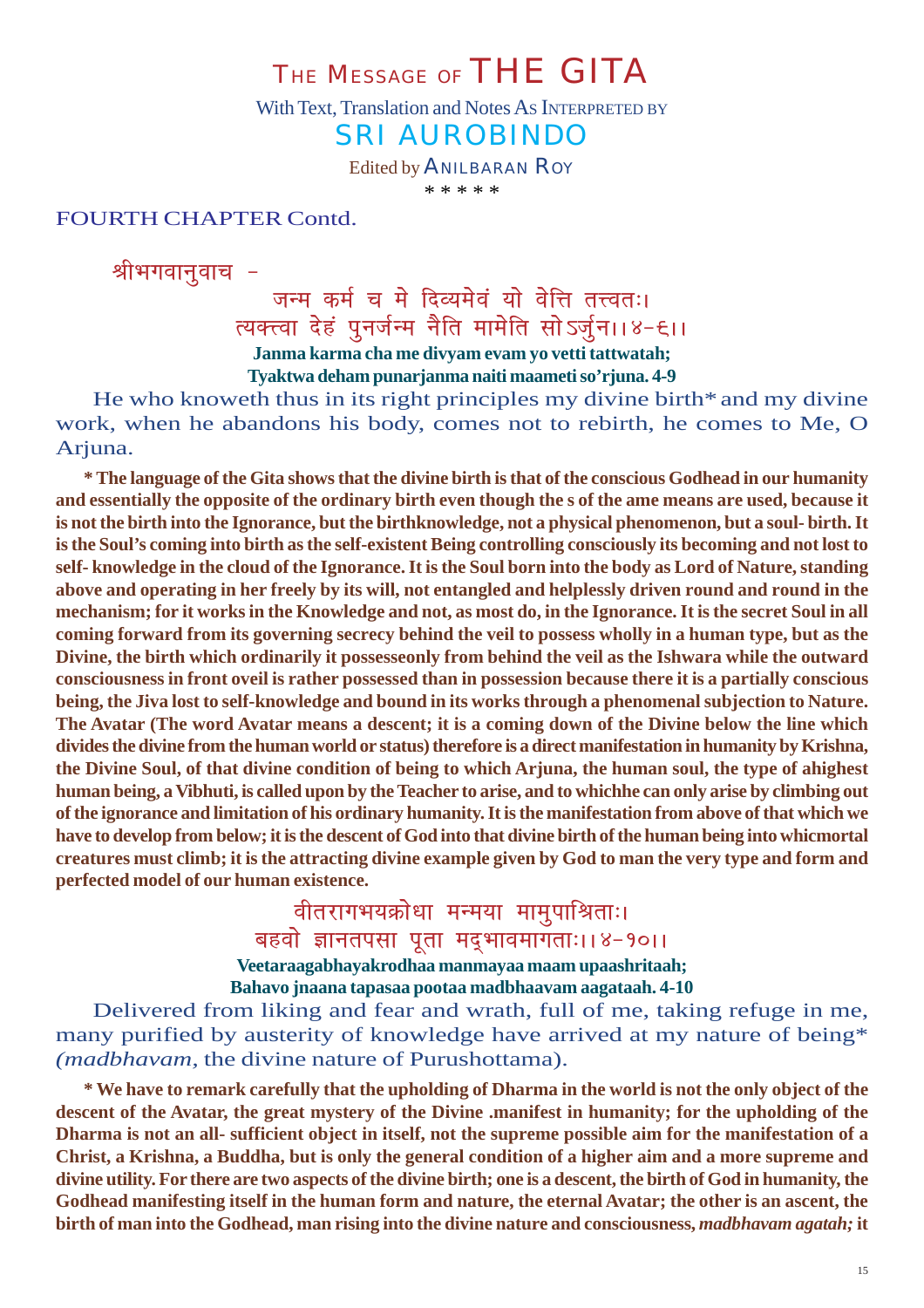**is the being born anew in a second birth of the soul. It is that new birth which Avatarhood and the upholding of the Dharma are intended to serve. If there were not this rising of man into the Godhead to be helped by the descent of God into humanity, Avatarhood for the sake of the Dharma would be an otiose phenomenon, since mere Right, mere justice or standards of virtue can always be upheld by the divine omnipotence through its ordinary means, by great men or great movements, by the life and work of sages and kings and religions teachers, without any actual incarnation. The Avatar comes as the manifestation of the divine nature in the human nature, the apocalypse of its Christhood, Krishnahood, Buddhahood, in order that the human nature may by mould- ing its principle, thought, feeling, action, being on the lines of that Christhood, Krishnahood, Buddhahood transfigure itself into the divine. The law, the Dharma which the Avatar establishes is given for that purpose chiefly; the Christ, Krishna, Buddha stands in its centre as the gate, he makes through himself the way men shall follow. That is why each Incarna- tion holds before men his own example and declares of himself that he is the way and the gate; he declares too the oneness of his humanity with the divine being, declares that the Son of Man and the Father above from whom he has descended are one, that Krishna in the human body,** *manushim tanum ashritam,* **and the supreme Lord and Friend of all creatures are but two revelations of the same divine Purushottama, revealed there in his own being, revealed here in the type of humanity.**

> ये यथा मां प्रपद्यन्ते तांस्तथैव भजाम्यहम्। मम वर्त्मानुवर्तन्ते मनुष्याः पार्थ सर्वशः।।४-११।। **Ye yathaa maam prapadyante taamstathaiva bhajaamyaham;**

**Mama vartmaanuvartante manushyaah paartha sarvashah. 4-11** As men approach Me, so I accept them to My love *(bhajami);* men follow in every way my path, O son of Pritha.

> कांग्क्षन्तः कर्मणां सिद्धिं यजन्त इह देवताः। क्षिप्रं हि मानुषे लोके सिद्धिर्भवति कर्मजा। ४-१२।। **Kaangkshantah karmanaam siddhim yajanta iha devataah; Kshipram hi maanushe loke siddhir bhavati karmajaa. 4-12**

They who desire the fulfilment<sup>\*</sup> of their works on earth sacrifice to the gods (various forms and personalities of the one Godhead); because the fulfilment that is born of works (of works without knowledge) is very swift and easy in the human world.

**\* The other, the divine self-fulfilment in man by the sacrifice with knowledge to the supreme Godhead, is much more difficult; its results belong to a higher plane of existence and they are less easily grasped. Men therefore have to follow the fourfold law of their nature and works and on this plane of mundane action they seek the Godhead through his various qualities.**

> चातुर्वर्ण्यं मया सृष्टं गुणकर्मव<mark>िभागशः</mark>। तस्य कर्तारमपि मां विध्द्यकर्तारमव्ययम्।।४-१३।। **Chaaturvarnyam mayaa srishtam gunakarma vibhaagashah;**

**Tasya kartaaram api maam viddhyakartaaram avyayam. 4-13**

The fourfold\* order was created by Me according to the divisions of quality and active function. Know Me for the doer of this (the fourfold law of human workings ) who am yet the imperishable non-doer.

**\* The Gita doss not take the fourfold order in the narrow sense in which it is commonly understood, nor does it regard it as an eternal and universal social order (Chapter XVIII). The fourfold order of society is merely the concrete form of a spiritual truth which is itself independent of the form; it rests on the conception of right works as a rightly ordered expression of the nature of the individual being through whom the work is done, that nature assigning him his line and scope in life according to his inborn quality and his selfexpressive function.**

> न मां कर्माणि लिम्पन्ति न मे कर्मफले स्पृहा। <u>इति मां योऽभिजानाति कर्मभिर्न स बध्यते।।४-१४।।</u>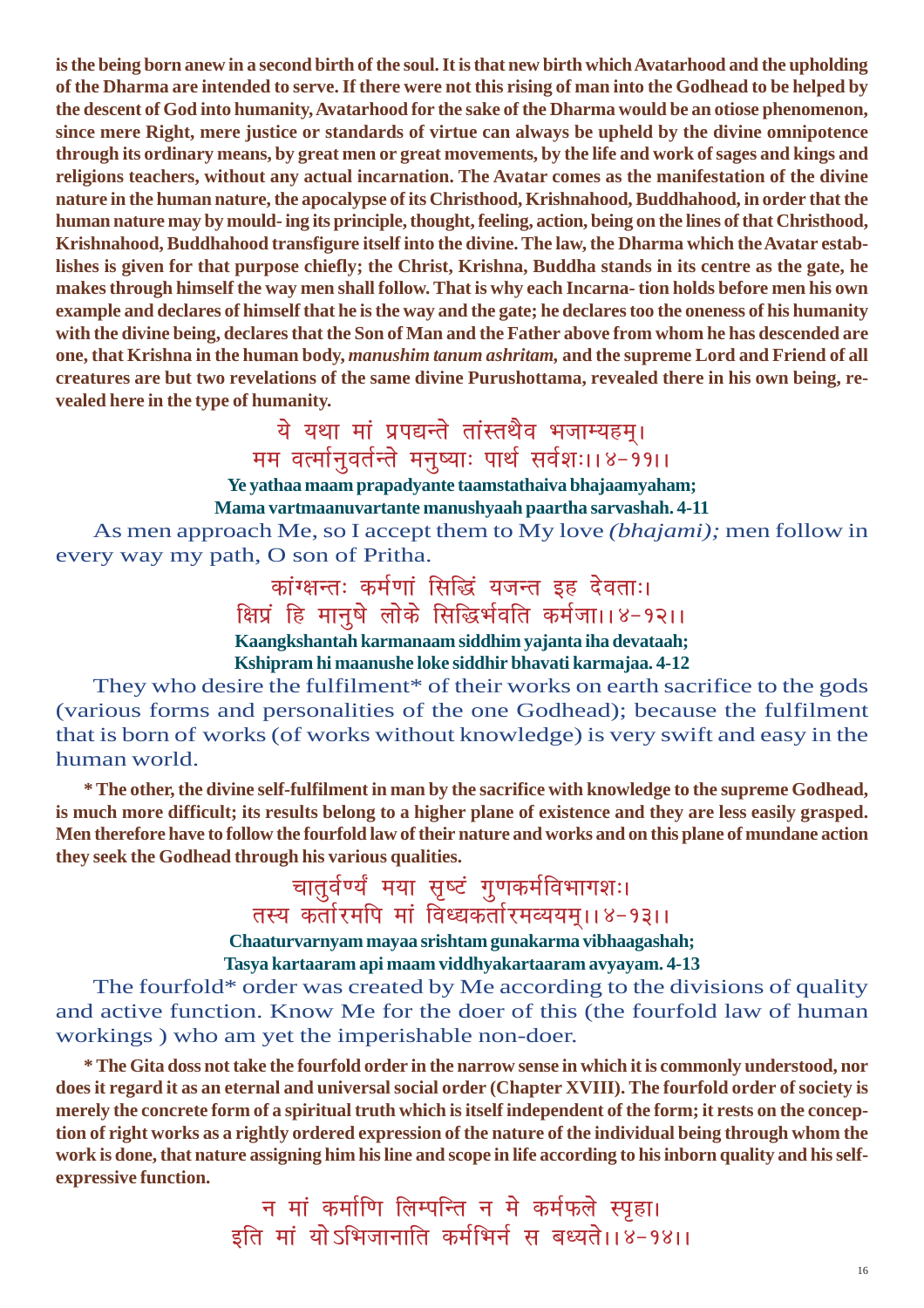#### **Na maam karmaani limpanti na me karmaphale sprihaa; Iti maam yo'bhijaanaati karmabhir na sa badhyate. 4-14**

Works fix not themselves on Me, nor have I desire for the fruits of action; he who thus knoweth Me\* is not bound by works.

**\* The giving of the example of God himself to the liberated man is profoundly significant; for it reveals the whole basis of the Gita's philosophy of divine works. The liberated man is he who has exalted himself into the divine nature and according to that divine nature must be his actions. But what is the divine nature ? It is not entirely and solely that of the Akshara, the immobile, inactive, impersonal self; for that by itself would lead the liberated man to actionless immobility. It is not characteristically that of the Kshara, the multitudinous, the personal, the Purusha self-subjected to Prakrit!; for that by itself would lead him back into subjection to his personality and the lower nature and its qualities. It is the nature of the Purushottama who holds both these together and by his supreme divinity reconciles them in a divine reconciliation which is the highest secret of his being,** *rahasyam hyetad uttamam.* **He is not the doer of works in the personal sense of our action involved in Prakriti; for God works through his power, conscious nature, effective force,— Shakti, Maya, Prakriti —but yet above it, not involved in it, not subject to it, not unable to lift himself beyond the laws, workings, habits of action it creates, not affected or bound by them, not unable to distinguish himself, as we are unable, from the workings of life, mind and body. He is the doer of works who acts not,** *kartaram akm'taram.*

# , एवं ज्ञात्वा कृतं कर्म पूर्वैरपि मुमुक्षुभिः।<br>कुरु कर्मैव तस्मात्त्वं पूर्वैः पूर्वतरं कृतम्।।४-१५।। **Evam jnaatwaa kritam karma poorvair api mumukshubhih; Kuru karmaiva tasmaat twam poorvaih poorvataram kritam. 4-15**

So knowing was work done by the men of old who sought liberation; do therefore, thou also, work of that more ancient kind done by ancient men.\*

**\* The inner fruit of the Avatar's coming is gained by those who learn from it the true nature of the divine birth and the divine works and who, growing full of him in their consciousness and taking refuge in him with their whole being,** *manmaya mam upashrifah,* **purified by the realising force of their knowledge and delivered from the lower nature, attain to the divine being and divine nature,** *madbhavam.* **The Avatar comes to reveal the divine nature in man above this lower nature and to show what are the divine works, free, unegoistic, disinterested, impersonal, universal, full of the divine light, the divine power and the divine love. He comes as the divine personality which shall fill the consciousness of the human being and replace the limited egoistic personality, so that it shall be liberated out of ego into infinity and universality, out of birth into immortality. He comes as the divine power and love which calls men to itself, so that they may take refuge in that and no longer in the insufficiency of their human wills and the strife of their human fear, wrath and passion, and liberated from all this unquiet and suffering may live in the calm and bliss of the Divine. Nor does it matter essentially in what form and name or putting forward what aspect of the Divine lie comes ; for in all ways, varying with their nature, men are following the path set to them by the Divine which will in the end lead them to him, and the aspect of him which suits their nature is that which they can best follow when he comes to lead them; in whatever way men accept, love and take joy in God, in that way God accepts, loves and takes joy in man.**

### II. *THE DIVINE WORKER*

(To attain to the divine birth,—birth of the soul into a higher consciousness,—and to do divine works both as a means towards that before it is attained and as an expression of it after it is attained, is then all the *Karma-yoga* of the Gita. The Gita does not try to define works by any outward signs through which they can be recognisable to an external gaze, measurable by the criticism of the world; it deliberately renounces even the ordinary ethical distinctions by which men seek to guide themselves in the light of the human reason. The signs by which it distinguishes divine works are all profoundly intimate and subjective; the stamp by which they are known is invisible, spiritual, supra-ethical. They are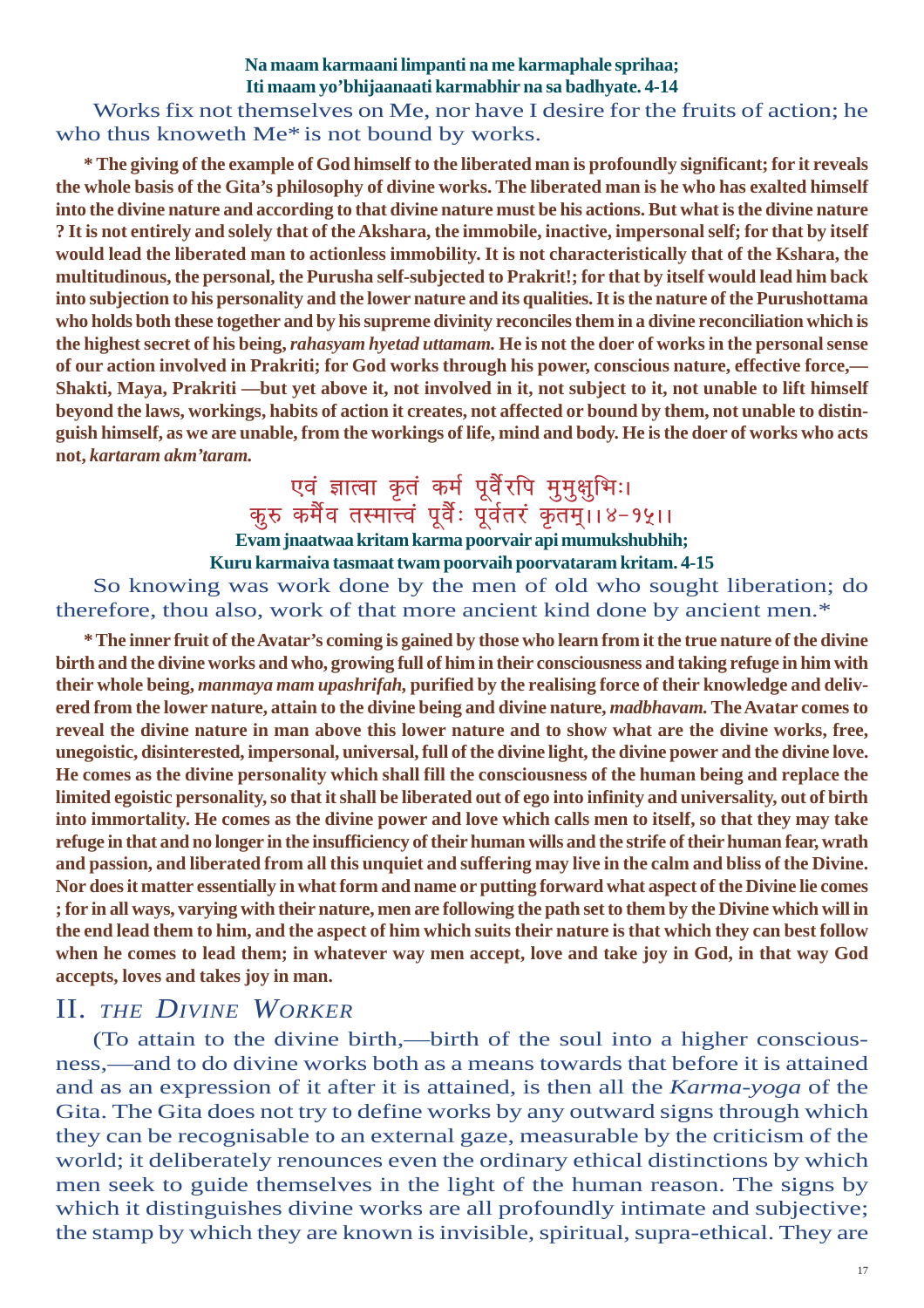recognisable only by the light of the soul from which they come.)

# किं कर्म किमकर्मेति कवयोऽप्यत्र मोहिताः। तत्ते कर्म प्रवक्ष्यामि यज्ज्ञात्वा मोक्ष्यसे ऽशुभात्।। ४-१६।। **Kim karma kim akarmeti kavayo'pyatra mohitaah;**

**Tat te karma pravakshyaami yajjnaatwaa mokshyase'shubhaat. 4-16**

What is action and what is inaction, as to this even the sages are perplexed and deluded. I will declare to thee that action by the knowledge of which thou shalt be released from all ills.

> कर्मणो ह्यपि बोद्धव्यं बोद्धव्यं च विकर्मण:। अकर्मणश्च बोद्धव्यं गहना कर्मणो गति:।।४-१७।। **Karmano hyapi boddhavyam boddhavyam cha vikarmanah; Akarmanashcha boddhavyam gahanaa karmano gatih. 4-17**

One has to understand about action as well as to understand about wrong action and about inaction one has to understand; thick and tangled is the way of works.\*

**\* Action in the world is like a deep forest,** *gahana,* **through which man goes stumbling as best he can, by the light of the ideas of his time, the standards of his personality, his environment, or rather of many times, many personalities, layers of thought and ethics from many social stages all inextricably confused together, temporal and conventional amidst all their claim to absoluteness and immutable truth, empirical and irrational in spite of their aping of right reason. And finally the sage seeking in the midst of it all a highest foundation of fixed law and an original truth finds himself obliged to raise the last supreme question, whether all action and life itself are not a delusion and a snare and whether cessation from action,** *akarma,* **is not the last resort of the tired and disillusioned human soul. But, says Krishna, in this matter even the sages are perplexed and deluded. For by action, by works, not by inaction comes the knowledge and the release.**

**What then is the solution ? What is that type of works by which we shall be released from the ills of life, from this doubt, this error, this grief, from this mixed, impure and baffling result even of our purest and bestintentioned acts, from these million forms of evil and suffering ?**

> कर्मण्यकर्म यः पश्येदकर्मणि च कर्म यः। स बुद्धिमान्मनुष्येषु स युक्तः कृत्स्नकर्मकृता। ४-१८।। **Karmanyakarma yah pashyed akarmani cha karma yah; Sa buddhimaan manushyeshu sa yuktah kritsnakarmakrit. 4-18**

He who in action can see inaction and can see action still continuing in cessation from works, is the man of true reason and discernment among men; he is in Yoga and a many-sided universal worker (for the good of the world, for God in the world).\*

**\* No outward distinctions need be made, is the reply; no work the world needs, be shunned; no limit or hedge set round our human activities; on the contrary, all actions should be lone, but from a soul in Yoga with the Divine.** *Akarma,* **cessation from action is not the way; the man who has attained ;o the insight of the highest reason, perceives that such .inaction is itself a constant action, a state subject to the workings of Nature and her qualities. The mind that takes refuge in physical inactivity, is still under the delusion that it and not Nature is the doer of works; it has mistaken inertia for liberation; it doos not see that even in what seems absolute inertia greater than that of the stone or clod, Nature is at work, ¦keeps unimpaired her hold. On the contrary, in the full flood of action the soul is free from its works, is not the doer, not bound by what is done, and he who lives in the freedom of the soul, not in the bondage of the modes of Nature, alone has release from works.**

– *To be continued*